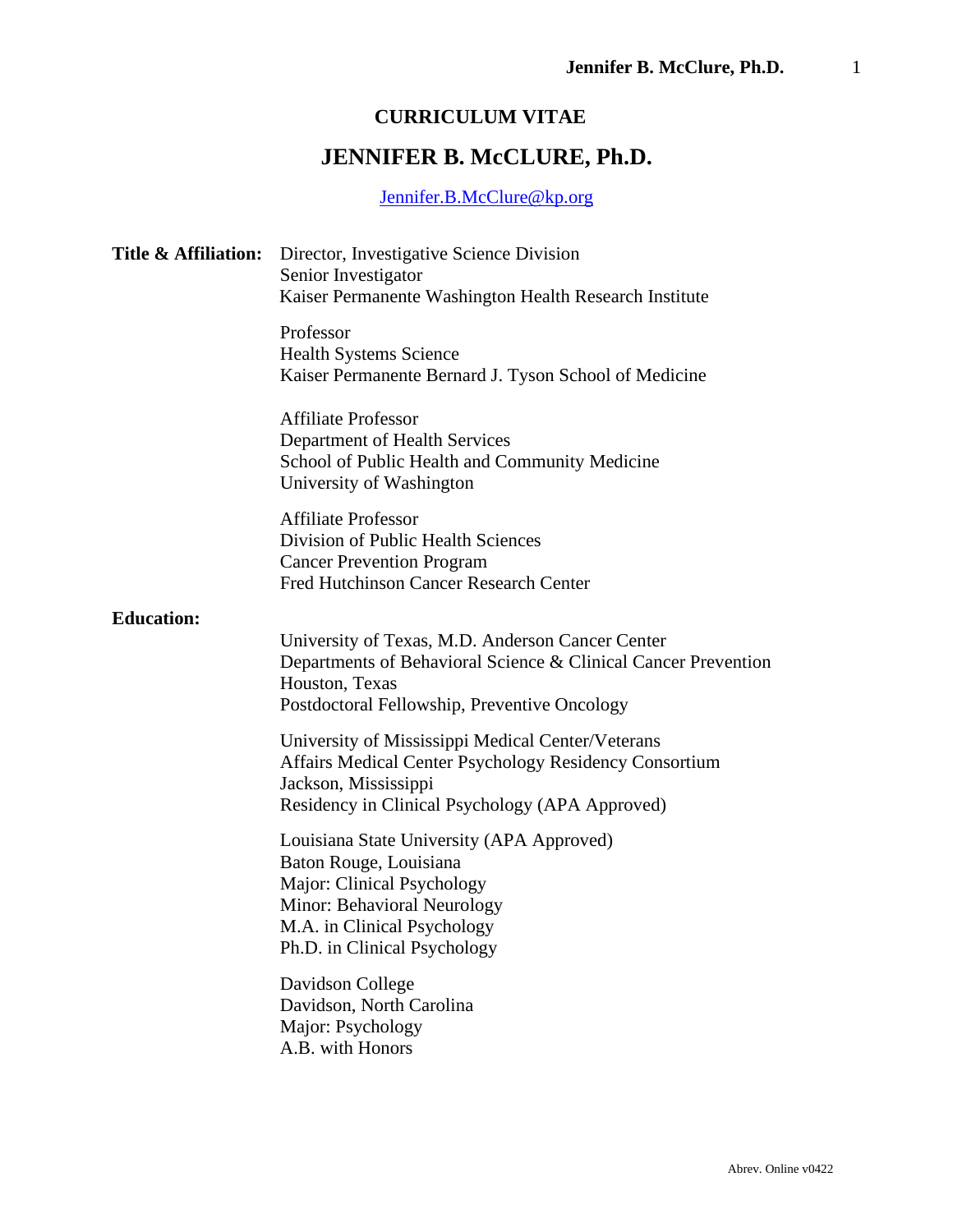#### **Honors, Awards, and Distinctions:**

| 2020-present | Secretary/Treasurer, Board of Directors, Society for Research on Nicotine &<br>Tobacco                                                                                                   |
|--------------|------------------------------------------------------------------------------------------------------------------------------------------------------------------------------------------|
| 2019         | Citation award, Outstanding abstract, Society of Behavioral Medicine                                                                                                                     |
| 2018         | Fellow, Society for Research on Nicotine & Tobacco                                                                                                                                       |
| 2017         | Morale Award, Group Health Research Institute                                                                                                                                            |
| 2016-2019    | International Delegate-at-Large, Board of Directors, Society for Research on<br>Nicotine & Tobacco                                                                                       |
| 2014         | Outstanding Faculty Mentor Award, Group Health Research Institute                                                                                                                        |
| 2013         | Fellow, Society of Behavioral Medicine                                                                                                                                                   |
| 2012-2015    | Chair, Tobacco Treatment Network, Society for Research on Nicotine & Tobacco                                                                                                             |
| 2006         | Outstanding poster presentation, American College of Preventive Medicine                                                                                                                 |
| 1999         | K07 Career Development Award, National Cancer Institute                                                                                                                                  |
| 1990         | Honors in Psychology, Davidson College, Davidson, N.C.                                                                                                                                   |
|              | <b>Administrative Appointments:</b>                                                                                                                                                      |
| 2022-present | Director, Investigative Science Division, Kaiser Permanente Washington Health<br>Research Institute, Seattle, WA.                                                                        |
| 2013-2022    | Director of Research, Faculty & Development, Kaiser Permanente Washington<br>Health Research Institute, Seattle, WA. (Known as: Group Health Research<br>Institute until February 2017). |
| 2014         | Acting Executive Director, Group Health Research Institute, Seattle, WA.                                                                                                                 |

- 2012–2013 *Associate Director of Research, Faculty, & Development*, Group Health Research Institute, Seattle, WA.
- 2008–2012 *Associate Director of Research, Internal*, Group Health Research Institute, Seattle, WA.

# **Primary Academic Appointments:**

- 2010-present *Senior Investigator*, Kaiser Permanente Washington Health Research Institute, (formerly Group Health Research Institute), Seattle, WA.
- 2005-2010 *Associate Investigator*, Group Health Research Institute, Seattle, WA.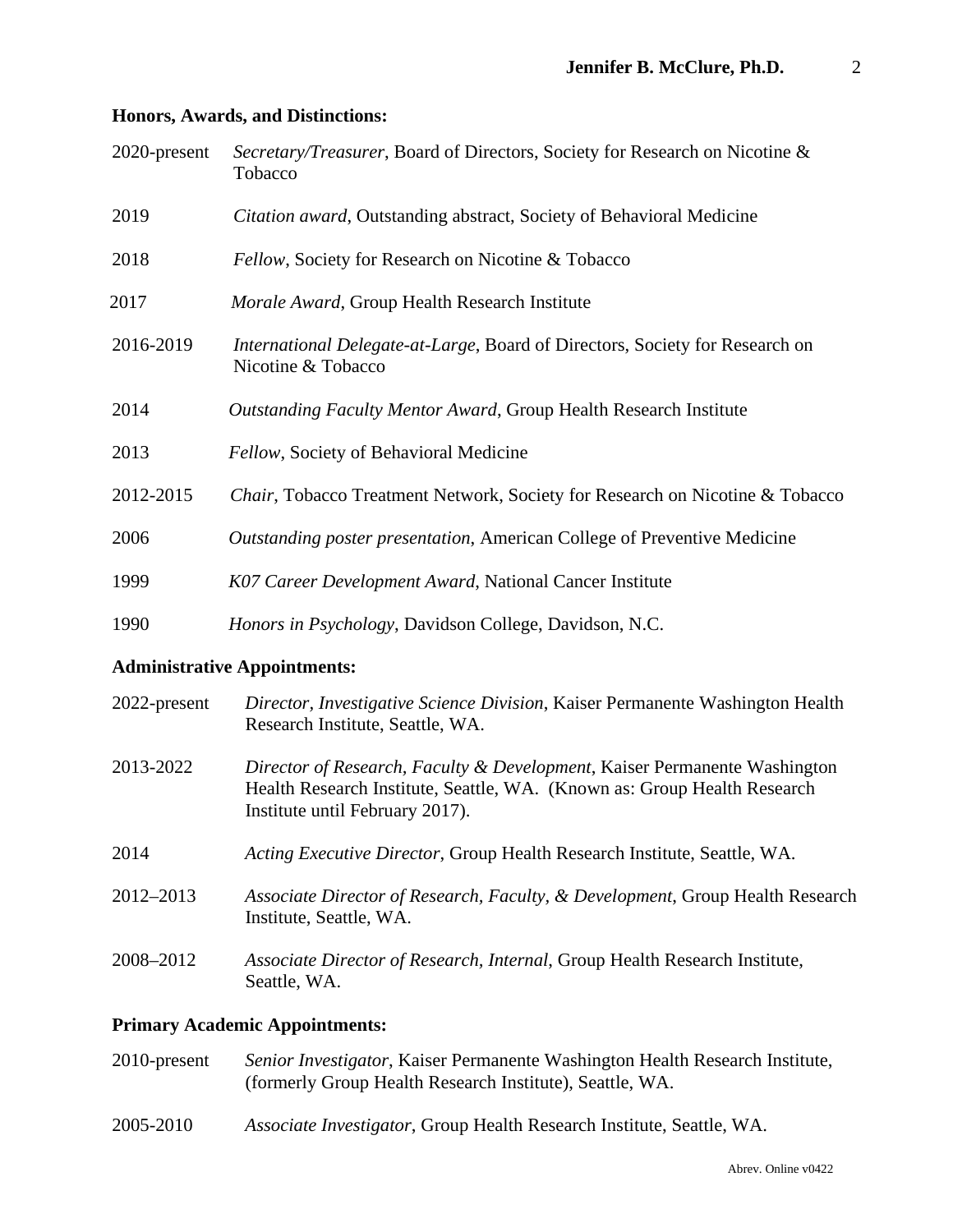| 2000-2005 | Assistant Investigator, Group Health Research Institute, Seattle, WA.                                                        |
|-----------|------------------------------------------------------------------------------------------------------------------------------|
| 1998-2000 | Research Associate III, Group Health Research Institute, Seattle, WA.                                                        |
| 1997-1998 | <i>Research Associate, Department of Behavioral Science</i><br>University of Texas, M.D. Anderson Cancer Center, Houston, TX |

1996-1997 *Postdoctoral Fellow*, Departments of Behavioral Science & Clinical Cancer Prevention, University of Texas, M.D. Anderson Cancer Center, Houston, TX

# **Secondary Academic Appointments:**

| 2019-present    | Professor, Health Systems Science, Kaiser Permanente Bernard J. Tyson<br>School of Medicine, Pasadena California                                        |
|-----------------|---------------------------------------------------------------------------------------------------------------------------------------------------------|
| $2011$ -present | <i>Affiliate Professor</i> , Cancer Prevention Program, Public Health Sciences, Fred<br>Hutchinson Cancer Research Center, Seattle, WA.                 |
| 2011-present    | Affiliate Professor, Department of Health Services, School of Public Health and<br>Community Medicine, University of Washington, Seattle, WA.           |
| 2006-2011       | Affiliate Associate Professor, Department of Health Services, School of Public<br>Health and Community Medicine, University of Washington, Seattle, WA. |
| 2002-2006       | Affiliate Assistant Professor, Department of Health Services, School of Public<br>Health and Community Medicine, University of Washington, Seattle, WA. |

# **Memberships:**

| 1991-present              | Member, Society of Behavioral Medicine                                                                                    |
|---------------------------|---------------------------------------------------------------------------------------------------------------------------|
| 1999-present              | <i>Member</i> , Society for Research on Nicotine & Tobacco                                                                |
| 1991-1999<br>2000-present | <i>Member</i> , Association for the Advancement of Behavior Therapy<br><i>Member</i> , American Psychological Association |
| 2001-present              | <i>Member</i> , Division 38 (Health Psychology), American Psychological<br>Association                                    |
| 2012-2016                 | <i>Member</i> , Association for the Treatment of Tobacco Use and Dependence                                               |
| 2013-2015                 | Member, American Public Health Association                                                                                |
| 2013-2014                 | <i>Member</i> , Society for Participatory Medicine                                                                        |
| 2014-2015                 | Member, Academy Health                                                                                                    |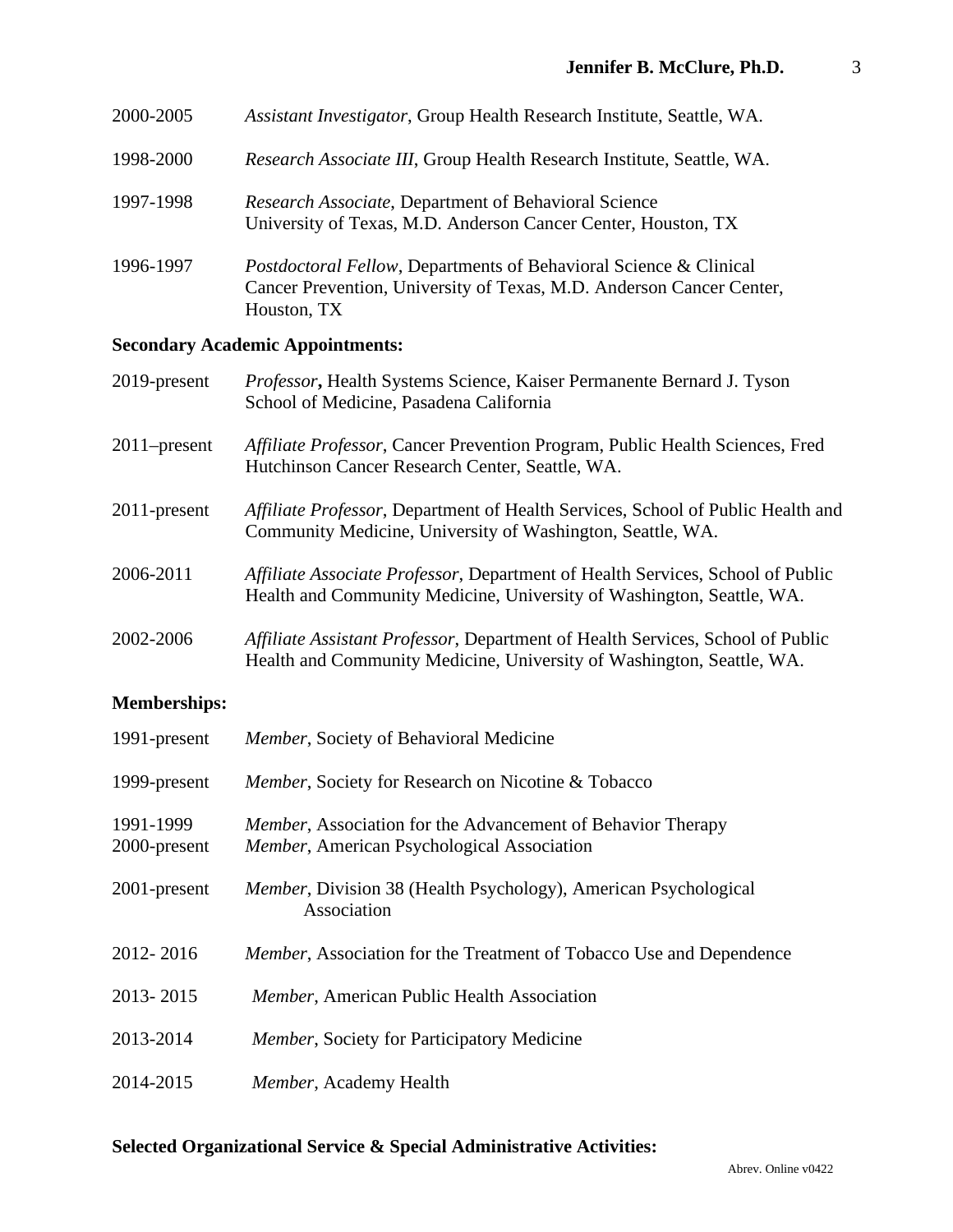| 2000-2002;<br>2005-present | Member, Scientific Advisory Committee, Kaiser Permanente Washington<br><b>Health Research Institute</b><br>Co-chair, 2007-2008. |
|----------------------------|---------------------------------------------------------------------------------------------------------------------------------|
| 2000-2002                  | Co-chair, Behavioral Scientist Search Committee, Group Health Research<br>Institute                                             |
| 2001-2002                  | Member, Director Search Committee, Group Health Research Institute                                                              |
| 2001-2002                  | Member, Associate Director of Research for Department of Preventive Care<br>Search Committee, Group Health Research Institute   |
| 2000-2002                  | Member, Intervention Core Work Group, Group Health Research Institute                                                           |
| 2001-2004; 2006            | Ad hoc Grant Reviewer, Group Health Community Foundation                                                                        |
| 2002-2004                  | Member, Center for Health Studies' Survey Program Advisory Committee                                                            |
| 2003                       | Chair, Survey Program Director Search Committee, Group Health Research<br>Institute                                             |
| 2005                       | Reviewer, Cancer Research Network concept proposals                                                                             |
| 2007                       | Member, Senior Manager, Research Operations Search Committee, Group<br><b>Health Research Institute</b>                         |
| 2007-2019                  | Member, Administrative Leadership Team (ALT), Kaiser Permanente<br><b>Washington Health Research Institute</b>                  |
| 2007-present               | Member, Executive Leadership Team (ExLT), Kaiser Permanente<br><b>Washington Health Research Institute</b>                      |
| 2008                       | Member, Group Health Postdoctoral Fellowship Search Committee, Group<br><b>Health Research Institute</b>                        |
| 2008                       | Member, Senior Manager, Grants and Contracts Administration Search<br>Committee, Group Health Research Institute                |
| 2008                       | Member, Strategic Direction Setting Steering Committee, Group Health<br><b>Research Institute</b>                               |
| 2008-present               | Chair, Faculty Appointments and Promotion Committee, Kaiser Permanente<br><b>Washington Health Research Institute</b>           |
| 2009                       | Chair, Group Health Foundation Postdoctoral Fellowship Search Committee,<br>Group Health Research Institute                     |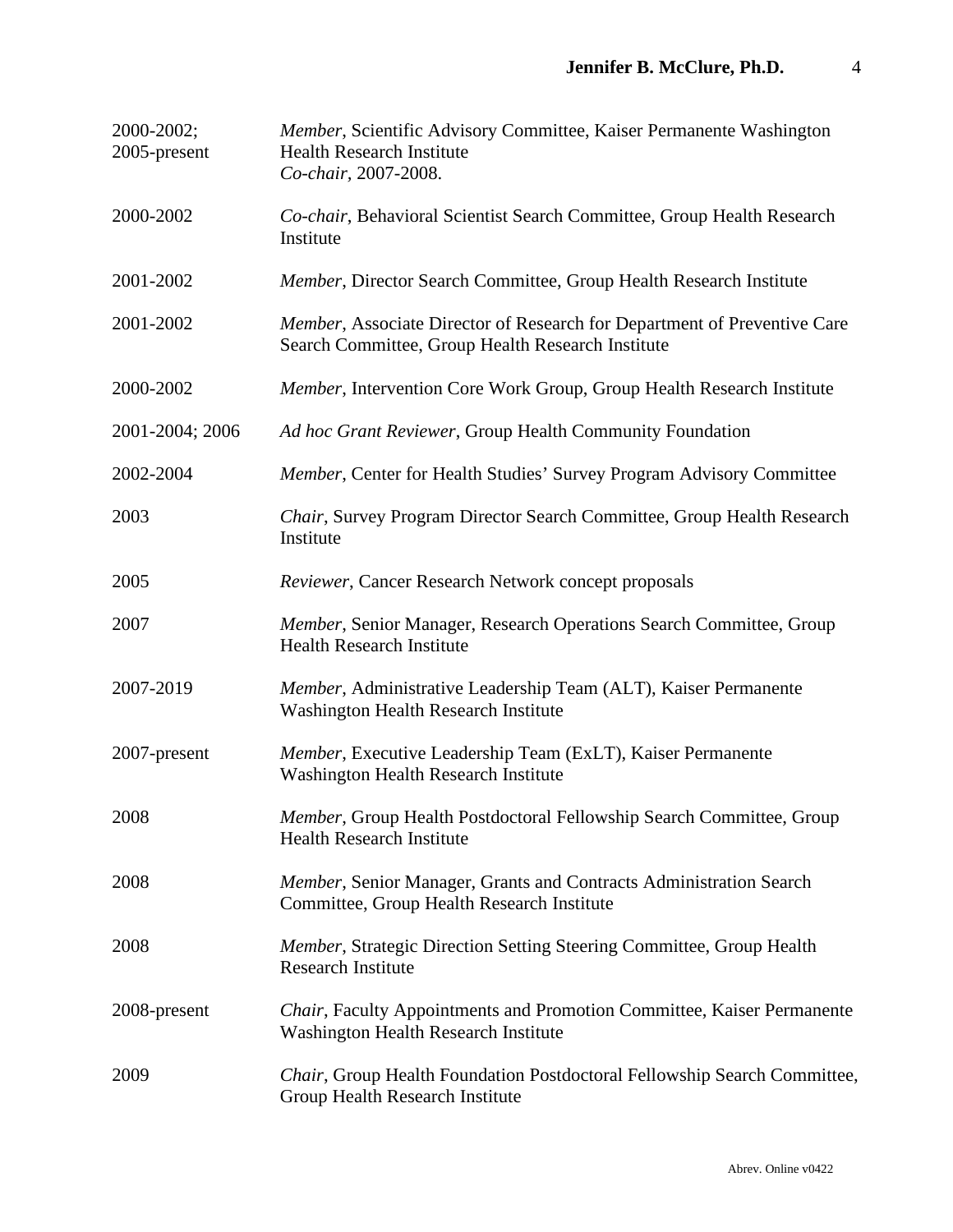| 2009-present | Coordinator, Faculty and Staff Mentoring Awards Program, Kaiser<br>Permanente Washington Health Research Institute                                                                                            |
|--------------|---------------------------------------------------------------------------------------------------------------------------------------------------------------------------------------------------------------|
| 2009-present | Member, Research Compliance Committee, Kaiser Permanente Washington<br><b>Health Research Institute</b>                                                                                                       |
| 2010         | Member, Manager of Survey Research Program Search Committee, Group<br><b>Health Research Institute</b>                                                                                                        |
| 2010         | <i>Chair</i> , Biostatistics Internal Review Workgroup, Group Health Research<br>Institute                                                                                                                    |
| 2010-2011    | Chair, Behavioral Science Investigator Search Committee, Group Health<br><b>Research Institute</b>                                                                                                            |
| 2011         | Member, Strategic Planning Steering Committee, Group Health Research<br>Institute                                                                                                                             |
| 2012         | Reviewer, Group Health Partnership for Innovation Grant Proposals, Group<br><b>Health Cooperative</b>                                                                                                         |
| 2012-2017    | Research Integrity Officer, Group Health Research Institute                                                                                                                                                   |
| 2012-2015    | Chair, Strategic Implementation Committee: Funding Diversification, Group<br><b>Health Research Institute</b>                                                                                                 |
| 2013-2017    | Chair, Group Health Research Institute Endowment Steering Committee,<br>Group Health Research Institute                                                                                                       |
| 2013-2014    | Member, Director of Grants and Contracts Administration Search<br>Committee, Group Health Research Institute                                                                                                  |
| 2013-2014    | Chair, Investigator Search Committee, Group Health Research Institute                                                                                                                                         |
| 2015-2016    | Chair, Investigator Search Committee, Group Health Research Institute                                                                                                                                         |
| 2015-2016    | Chair, Postdoctoral Fellowship Search Committee, Group Health Research<br>Institute                                                                                                                           |
| 2017         | Chair, Research Associate Track Review Task Force                                                                                                                                                             |
| 2017-2018    | Co-Chair, Investigator Search Committee, Kaiser Permanente Washington<br><b>Health Research Institute</b>                                                                                                     |
| 2018         | Coordinator, Horizon Scanning Strategic Planning, Kaiser Permanente                                                                                                                                           |
| 2019         | <b>Washington Health Research Institute</b><br>Member, Vice President of Healthcare Innovation and Research/Executive<br>Director Search Committee, Kaiser Permanente Washington Health Research<br>Institute |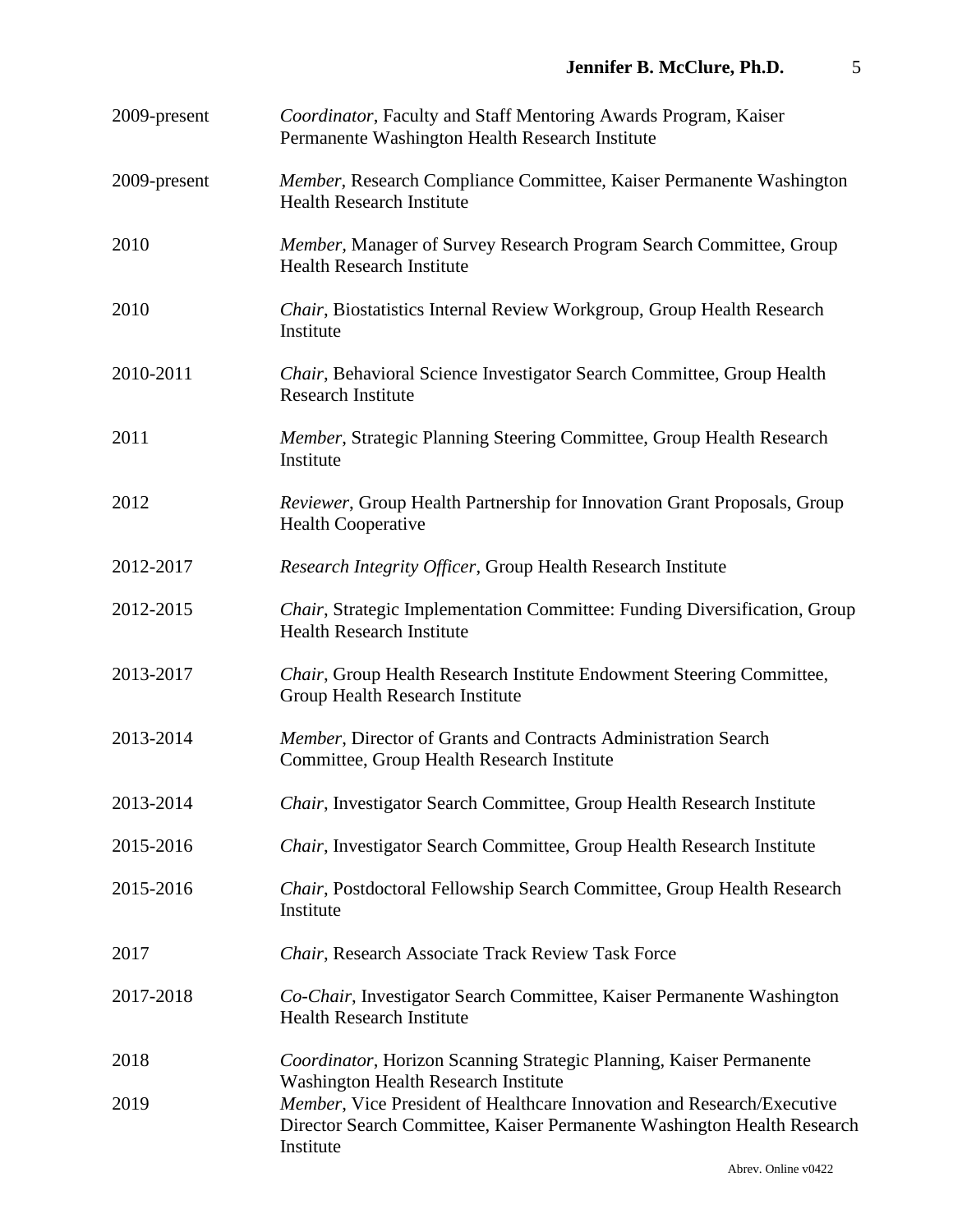| 2020-present | <i>Member</i> , Institute Steering Committee, Kaiser Permanente Washington<br><b>Health Research Institute</b>          |
|--------------|-------------------------------------------------------------------------------------------------------------------------|
| 2020-present | <i>Member</i> , COVID 19 Business Continuity Leadership Team, Kaiser<br>Permanente Washington Health Research Institute |

# **National and International Service:**

# **Grant Review**

| 2000-2005  | Reviewer, NIH Small Business Innovation Research (SBIR/STTR): Risk,<br>Prevention and Health Behavior IRG (RPHB)                                                                                      |
|------------|-------------------------------------------------------------------------------------------------------------------------------------------------------------------------------------------------------|
| 2000-2002  | Reviewer/Member, Seattle-King County (Tobacco) Community Grants Funding<br>Council                                                                                                                    |
| 2002; 2003 | Reviewer, NCI Special Emphasis Panel, Disseminating Evidence Based<br><b>Intervention Resource Products</b>                                                                                           |
| 2004; 2005 | Reviewer, NIH Psychological Risk and Disease Prevention (PRDP), Risk Prevention<br>and Health Behavior IRG                                                                                            |
| 2006; 2007 | <i>Reviewer</i> , NCI Small Grants for Behavioral Research in Cancer Control (ZCA)<br><b>SRRB-D01)</b>                                                                                                |
| 2009       | Reviewer, NIH Challenge grants, NIH Risk, Prevention, and Health Behavior<br>(RPHB) IRG                                                                                                               |
| 2006-2011  | Reviewer, NIH Risk, Prevention, and Health Behavior (RPHB) IRG [study sections:<br>Psychological Risk and Disease Prevention (PRDP) and Risk, Prevention, and<br>Interventions for Addictions (RPIA)] |
| 2012       | Reviewer, Innovational Research Incentives Scheme Vici, Netherlands<br><b>Organisation for Scientific Research</b>                                                                                    |
| 2012       | Reviewer, NIH Special Emphasis Panel, ZRG1 PSE-P                                                                                                                                                      |
| 2015       | Reviewer, Clearway Minnesota                                                                                                                                                                          |
| 2015       | Reviewer, Centers for Disease Control, SIP15-001 & SIP0015-003                                                                                                                                        |
| 2016       | Reviewer, Tobacco-Related Disease Research Program (TRDRP)                                                                                                                                            |
| 2017 (Feb) | Reviewer, National Institutes of Health, Special Emphasis Panel, ZRG1 RPHB-U<br>(55) and ZRG1 RPHB-N                                                                                                  |
| 2017 (Aug) | Reviewer, National Institutes of Health, Special Emphasis Panel, ZRG1 AARR-K<br>(03)                                                                                                                  |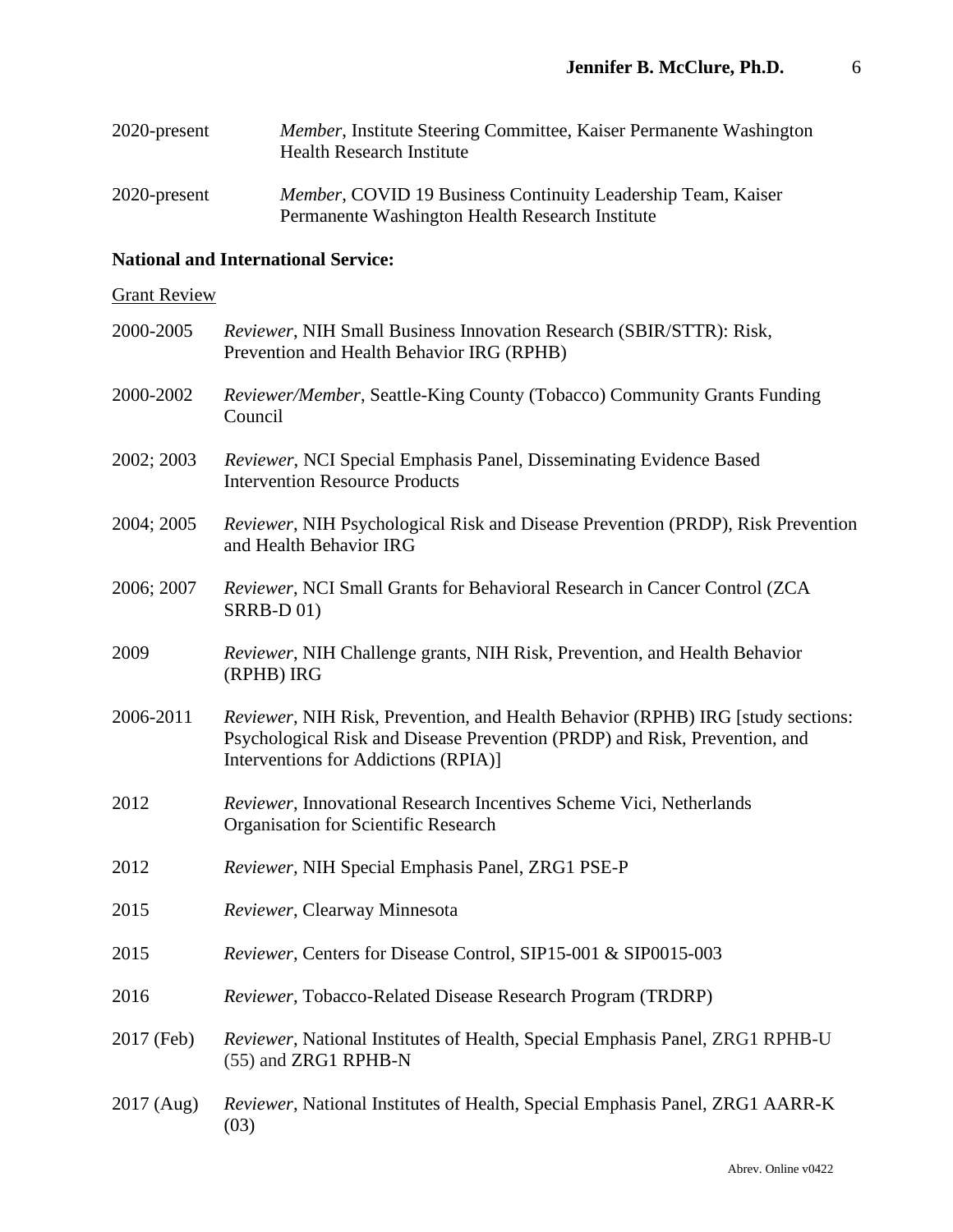- 2017 (Nov) *Reviewer*, National Institutes of Health, Special Emphasis Panel, ZRG1 RPHB-U (55) R and ZRG1 RPHB-N (07) S
- 2019 *Reviewer*, National Institute of Dental and Craniofacial Research, Clinical Studies Special Emphasis Panel, ZDE CF02

#### Editorial Service

- 2006-present *Associate Editor*, Nicotine & Tobacco Research
- 2003-2006 *Action Editor*, Nicotine & Tobacco Research
- Various *Peer Reviewer*: Addiction, Addictive Behaviors, American Journal of Preventive Medicine, American Journal of Managed Care, Annals of Behavioral Medicine, Archives of General Psychiatry, Behavioral Medicine, Behavior Therapy, Cochrane Review Database, Contemporary Clinical Trials, General Hospital Psychiatry, Head and Neck, Health Psychology, Journal of the American Medical Women's Association, Journal of Behavioral Medicine, Journal of Clinical Epidemiology, Journal of Clinical Psychopharmacology, Journal of Consulting and Clinical Psychology, Journal of Family Medicine, Journal of Medical Internet Research, JMIR mHealth and uHealth, Journal of Orofacial Pain, Journal of Psychoactive Drugs, Journal of Psychopathology and Behavioral Assessment, Journal of Substance Abuse & Treatment, Journal of Women's Health, Nicotine & Tobacco Research, Patient Education and Counseling, Pediatrics, Preventive Medicine, Psychology of Addictive Behaviors, Scandinavian Journal of Public Health, Southern Medical Journal, & Social Sciences and Medicine.

### Invited Workgroups and Task Forces

| 1999-2005 | Member, Seattle-King County Tobacco Council                                                                                            |
|-----------|----------------------------------------------------------------------------------------------------------------------------------------|
| 2002      | <i>Member</i> , Designing for Dissemination, Center for the Advancement of Health &<br>National Cancer Institute; Washington, D.C.     |
| 2004      | <i>Member</i> , Women, Tobacco, and Cancer: An Agenda for the 21 <sup>st</sup> Century, National<br>Cancer Institute; Washington, D.C. |
| 2010-2011 | <i>Member</i> , Program Planning Committee, American Society for Preventive Oncology<br>(ASPO)                                         |
| 2012-2015 | Chair, Tobacco Treatment Network Advisory Committee, Society for Research on<br>Nicotine & Tobacco                                     |
| 2012-2016 | Member, Tobacco Treatment Network Advisory Committee, Society for Research<br>on Nicotine & Tobacco                                    |
| 2013      | <i>Member</i> , Local Conference Program Planning Committee, Society for Research on<br>Nicotine & Tobacco                             |
| 2015-2019 | <i>Member</i> , Digital Health Council, Society for Behavioral Medicine                                                                |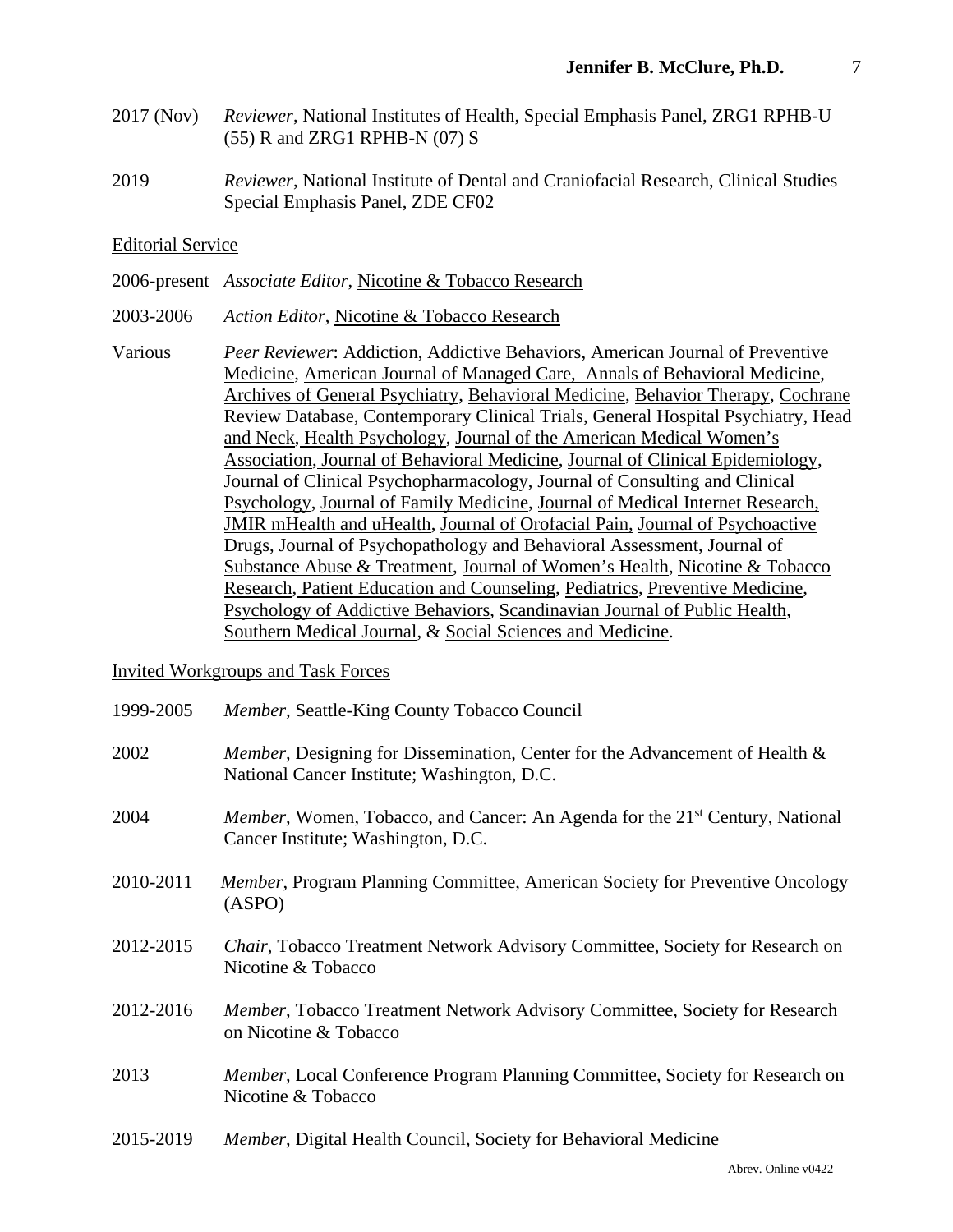- 2018-2020 *Chair*, SRNT 2025 Strategic Planning (Phase I) Work Advisory Group: Structure and Participation, Society for Research on Nicotine & Tobacco
- 2020-2021 *Chair*, SRNT 2025 Strategic Planning Implementation Group (Phase II): Structure and Participation, Society for Research on Nicotine & Tobacco

#### Selected Other Service Activities

- 1996 *Reviewer*, Society for Behavioral Medicine, Annual Convention Program
- 1998; 2001 *Contributor*, Professional Examination Service. Participated in test construction of the Examination of Professional Practice in Psychology (EPPP) licensing exam.
- 2000 *Reviewer*, Society for Research on Nicotine and Tobacco, Annual Convention Program
- 2009 *Reviewer*, HMO Research Network, Annual Convention Program
- 2010-2012 *Member*, Dissertation Committee, Matthew Banegas, Doctoral Candidate, University of Washington, School of Public Health
- 2015, 2016 *Member*, Admissions Review Committee, Department of Health Services, University of Washington, School of Public Health
- 2015-2017 *Faculty Advisor*, Tessa Matson, Department of Health Services, School of Public Health, University of Washington

### **Scientific Consultant and Advisory Roles:**

| 2002-2005 | Scientific Consultant, Free & Clear smoking cessation program, Center for Health<br>Promotion, Group Health Cooperative                                                  |
|-----------|--------------------------------------------------------------------------------------------------------------------------------------------------------------------------|
| 2005-2014 | Member, Tobacco & Alcohol Prevention Team, Group Health Cooperative                                                                                                      |
| 2007-2008 | Advisory Board Member, 'Project Home'; David Arterburn, MD, Principal<br><b>Investigator, Group Health Research Institute</b>                                            |
| 2010      | <i>Scientific Consultant</i> , 'WebQuit Smoking Cessation Program' pilot study; Jonathan<br>Bricker, PhD, Principal Investigator, Fred Hutchinson Cancer Research Center |
| 2012      | Scientific Consultant, Quit for Life program, Alere Wellbeing, Inc.                                                                                                      |
| 2013-2015 | Chair, Data & Safety Monitoring Board, "Best Quit Study"; Terry Bush, PhD,<br>Principal Investigator, Alere Wellbeing                                                    |
| 2013-2016 | Member, Safety Monitoring Board, "Take A Break from Sitting" study; Dori<br>Rosenberg, PhD, Principal Investigator, Group Health Research Institute                      |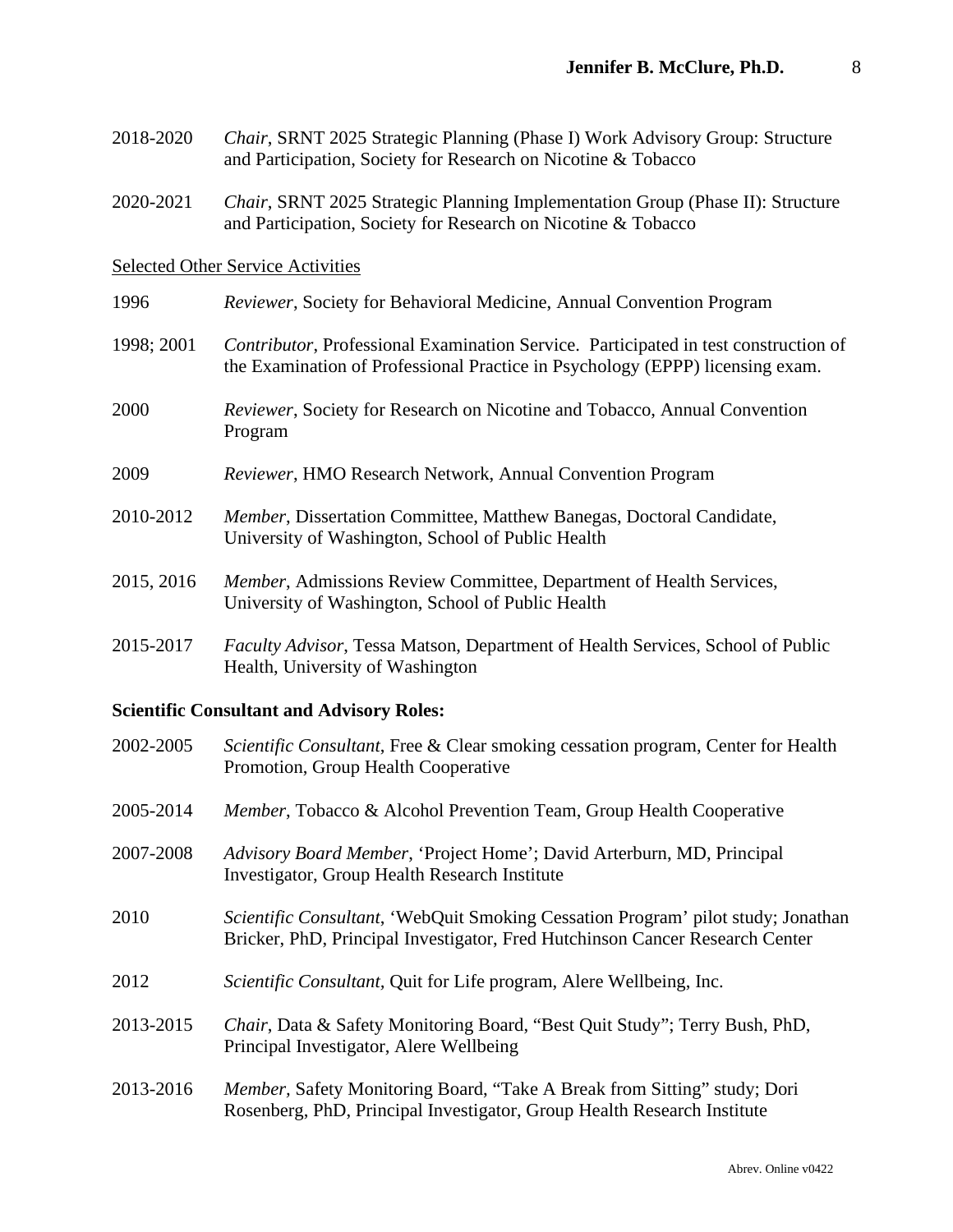| 2013-2014 | <i>Scientific Consultant,</i> "Quitline Registries for Continuously Engaging Participants in<br>Cessation," CDC-funded SIP; Beatriz Carlini, PhD, Principal Investigator, |
|-----------|---------------------------------------------------------------------------------------------------------------------------------------------------------------------------|
|           | University of Washington                                                                                                                                                  |

- 2014 *Expert reviewer*, Behavioral Counseling and Pharmacotherapy Interventions for Tobacco Cessation in Adults, Including Pregnant Women: A Review of Reviews for the U.S. Preventive Services Task Force prepared by Kaiser Permanente Research Affiliates Evidence-based Practice Center
- 2016 *Scientific Consultant*, SmartQuit Medication Reminder; Jonathan Bricker, PhD, Principal Investigator, Fred Hutchinson Cancer Research Center
- 2018 *Scientific Consultant,* Optimizing e-interventions for alcohol use: Do common factors apply? Emily Grekin, PhD, Principal Investigator, Wayne State University
- 2019- present *External Advisory Board Member*, Optimized Chronic Care for Smokers: Developing and Implementing Integrated Clinical and Systems Interventions in Primary Care (2 P01 CA180945; Michael Fiore, MD & Tim Baker, PhD, Principal Investigators)
- 2020-present *Scientific Consultant*, An mHealth Mood Management Tool to Improve Population-Level Tobacco Cessation (R34 DA 050967; Jaimee Heffner, PhD, Principal Investigator).

### **Research Funding:**

### Current Funded

National Cancer Institute 5/1/2021-4/30/2023 R21CA261199 \$275,000 (total direct) Design and Testing of a mHealth App for Ambivalent Smokers Living with HIV: A Randomized Pilot Study Role: PI

National Cancer Institute 9/19/19-8/31/2024 R01CA243907 \$2,961,122 (total direct) Improving the Reach and Effectiveness of Smoking Cessation Services Targeted to Veterans Living with HIV Role: Multiple PI

| <b>National Cancer Institute</b>                                           | 8/1/2019-7/31/2021       |
|----------------------------------------------------------------------------|--------------------------|
| R21CA234003                                                                | \$239,250 (total direct) |
| Development of a mHealth Intervention for Ambivalent Smokers<br>- Role: PI |                          |

NHLBI 6/1/2018-3/31/2023 1R01HL132880 (Rosenberg) \$2,136,641 (total direct) Randomized Trial to Reduce Sitting Time and Improve Cardiometabolic Health in Obese Older Adults Role: Co-investigator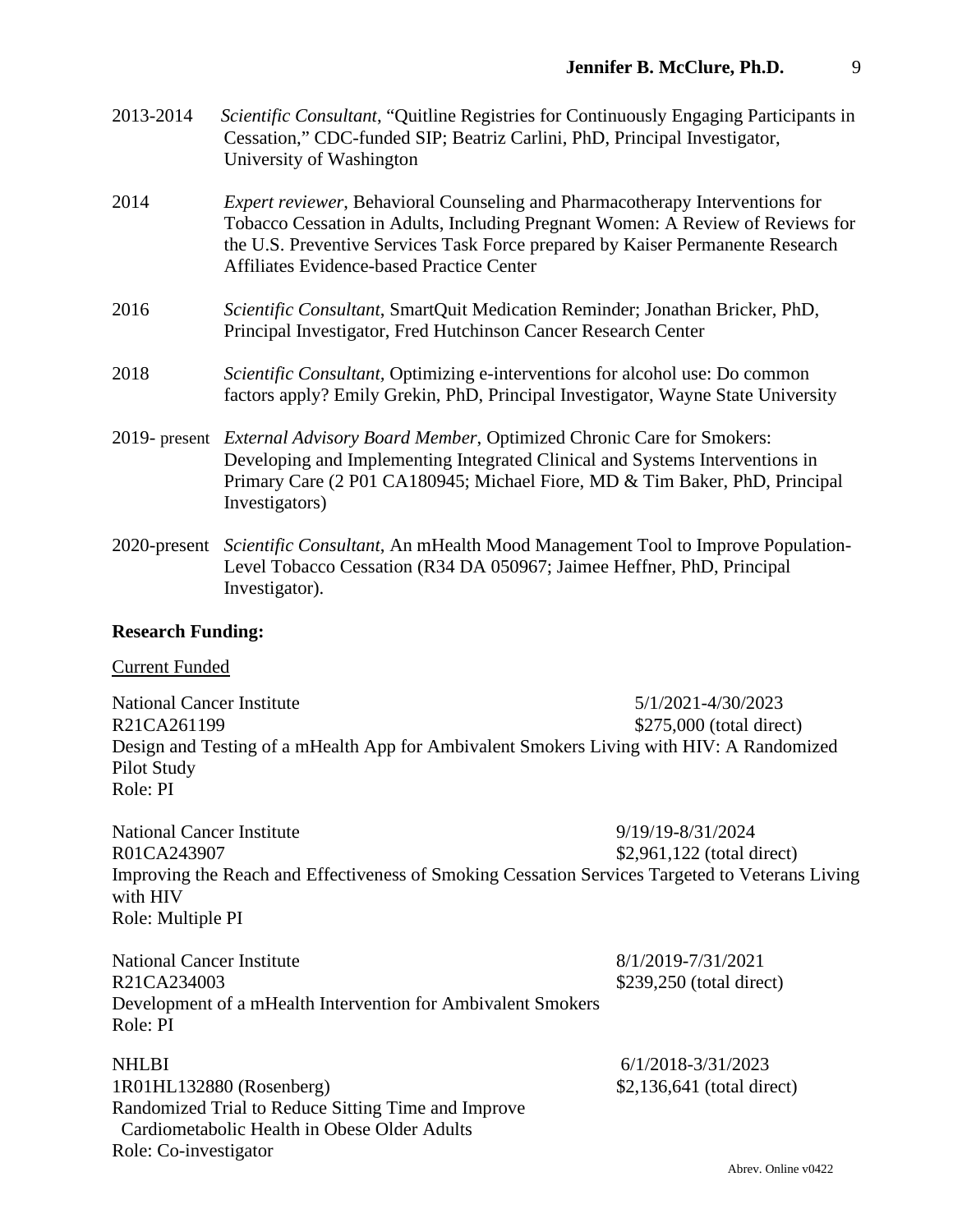| Past Funded |
|-------------|
|-------------|

| Robert Wood Johnson Foundation<br>Smoking Cessation and Pregnant Women: An Evaluation of<br>Scheduled Smoking and Videotaped Vignettes for Relapse Prevention<br>Role: Co-I (Paul Cinciripini, PhD, PI)                                                                                                             | 9/01/96-9/01/97<br>\$224,662 (total direct)                                             |  |
|---------------------------------------------------------------------------------------------------------------------------------------------------------------------------------------------------------------------------------------------------------------------------------------------------------------------|-----------------------------------------------------------------------------------------|--|
| National Cancer Institute K07 CA84603<br>Preventive Oncology Award: Smoking Cessation and Women<br>Role: PI                                                                                                                                                                                                         | 7/01/99-06/31/04<br>\$564,934 (total direct)                                            |  |
| Robert Wood Johnson Foundation 37933<br>Biological Feedback as a Motivator, Intervention or Reinforcer<br>of Health Behavior Change<br>Role: PI                                                                                                                                                                     | 11/1/99-5/31/02<br>$$19,891$ (total direct)                                             |  |
| National Cancer Institute R01 CA74517 (Wetter)<br><b>Individualized Relapse Prevention among Women Smokers</b><br>Role: Co-I/Site PI                                                                                                                                                                                | 9/01/97-06/30/01<br>\$500,000 (total direct)                                            |  |
| National Institute of Drug Abuse R29 DA11194 (Wetter)<br><b>Computer-Directed Smoking Cessation Treatment</b><br>Role: Co-I/Site PI                                                                                                                                                                                 | 8/20/97-06/30/02<br>\$329,718 (total direct)                                            |  |
| Agency for Health Care Policy & Research R01 HS10514 (Thompson) 7/01/00-6/31/03<br>Translating Chlamydia Screening Guidelines into Practice<br>Role: Co-I                                                                                                                                                           |                                                                                         |  |
| National Cancer Institute P50 CA101451 (Strecher)<br>University of Michigan Center for Health Communications Research \$1,507,872 (GH total direct)<br>Project 1: Studying the Active Components of Smoking Interventions (aka, Project Quit)<br>Role: Co-I; Site PI for program project (Victor Strecher, PhD, PI) | $9/26/03 - 8/31/08$                                                                     |  |
| Project 3: Risk Communication: A Tamoxifen Prophylaxis Decision Aid (aka, Guide to Decide)<br>Role: Co-I; Site PI for program project (Peter Ubel, MD, PI)                                                                                                                                                          |                                                                                         |  |
| Core A: Administration Core<br>Role: Co-I; site PI                                                                                                                                                                                                                                                                  |                                                                                         |  |
| Core C: Theory and Measurement Core<br>Role: Co-I; site PI                                                                                                                                                                                                                                                          |                                                                                         |  |
| National Cancer Institute<br>2 U19 CA079689 (Wagner)<br>The Cancer Research Network (CRN)<br>Making Effective Choices for Cancer Prevention - The Menu Study<br>Role: Co-I; Site PI for program project (Christine Johnson, PhD, project PI)                                                                        | 3/1/2003-4/30/2008<br>\$19,594,438 (total direct)<br>\$3,286,228 (total direct-project) |  |
| National Institute on Drug Abuse 1 UO1 DA020830 (Benowitz)<br>Pharmacogenetics of Nicotine Addiction and Treatment<br>Role: Co-I/Site PI                                                                                                                                                                            | $9/15/05 - 6/30/10$<br>$$116,803$ (total GH direct)                                     |  |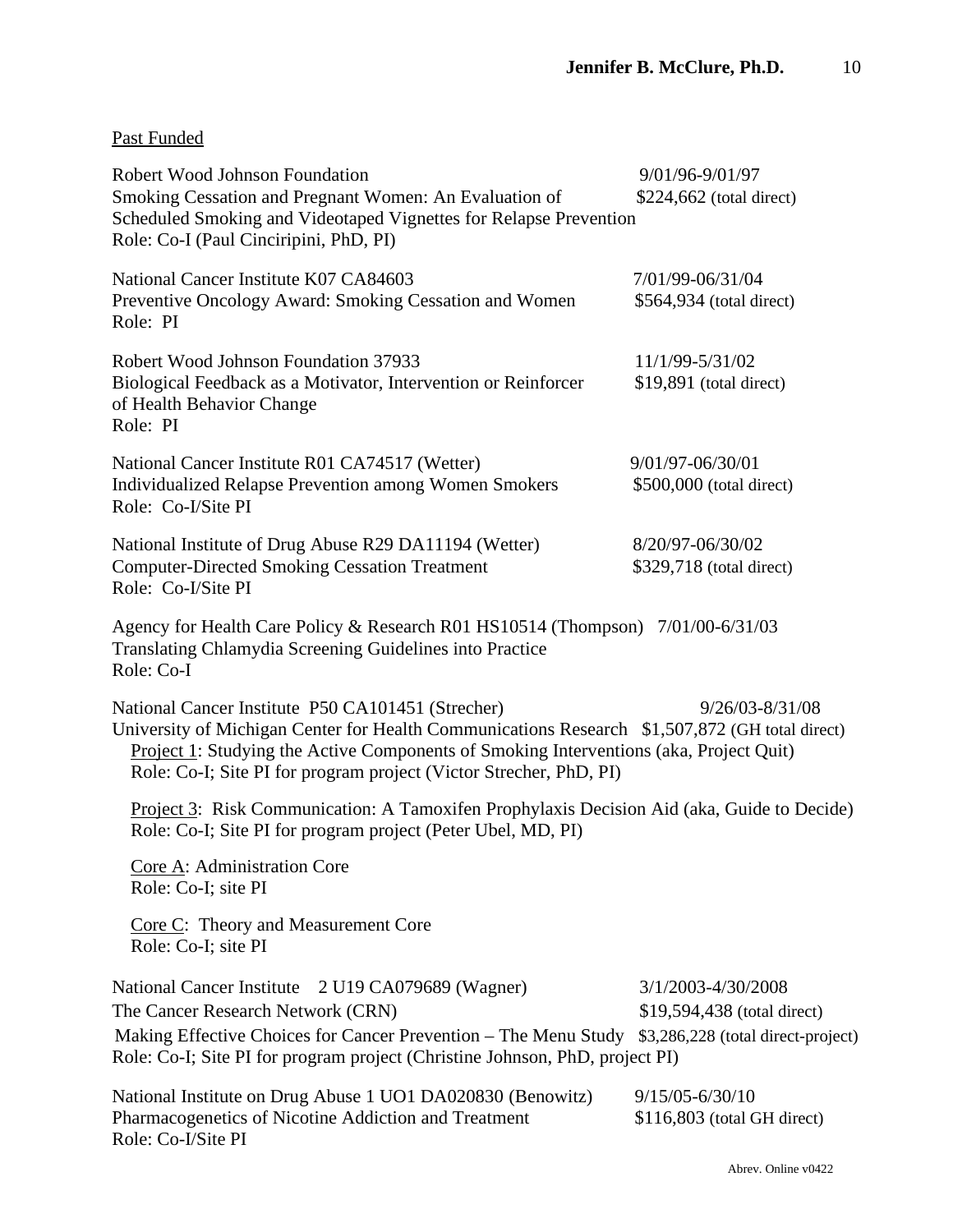| National Cancer Institute R01 CA100341<br>Proactive Cessation Intervention with Biomarker Feedback<br>Role: PI                                                                 | 4/13/04-3/31/09<br>\$980,762 (total direct)         |
|--------------------------------------------------------------------------------------------------------------------------------------------------------------------------------|-----------------------------------------------------|
| National Cancer Institute 2 R01 CA71358 (Swan)<br>Treatment of Nicotine Dependence in a Health Care Setting<br>Role: Co-I/Site PI                                              | 8/1/04-7/30/09<br>\$390,033 (total GH direct)       |
| National Institute of Mental Health R34MH80658<br>Step Up Wellness Program for Depression, Physical Activity,<br>and Smoking<br>Role: PI                                       | $8/1/07 - 5/31/11$<br>\$405,000 (total direct)      |
| National Institute of Mental Health 1R34MH80658 (supplement)<br>Step Up Wellness Program for Depression, Physical Activity,<br>and Smoking<br>Role: PI                         | $7/30/09 - 5/31/11$<br>$$28,123$ (total direct)     |
| Group Health Development Fund<br><b>Evaluation of Real-world Smoking Treatment Outcomes</b><br>Role: PI                                                                        | 5/1/2009-12/31/2010<br>$$49,848$ (total direct)     |
| National Institute of Drug Abuse R21 DA027331 (David)<br>Exploratory/Developmental Study of Pharmacogenetics<br><b>Smoking Cessation Therapy</b><br>Role: Co-I/site PI         | 7/15/2009-7/14/2012<br>$$125,458$ (total GH direct) |
| National Institute of Dental and Craniofacial Research<br>1 R21 DE19525<br>Promoting Oral Health among tobacco Users: A Pilot<br><b>Feasibility Study</b><br>Role: PI          | $7/15/09 - 7/14/12$<br>\$306,862 (total direct)     |
| National Heart, Lung, and Blood Institute 1RC1HL100590 (Green) 10/1/2009-9/30/2012<br>Reducing Cardiovascular Risk in Moderate Risk<br>and Asymptomatic Patients<br>Role: Co-I | \$621,797 (total direct)                            |
| Group Health Research Institute<br>Assessing Oral Health Needs and Opportunities<br><b>Among Insured Smokers</b><br>Role: PI                                                   | 1/1/2012-8/30/12<br>\$38,400 (total direct)         |
| National Cancer Institute 1R01CA138598<br><b>Optimizing an Online Motivational Tobacco Cessation Program</b><br>Role: PI                                                       | $3/1/09 - 12/31/13$<br>\$2,078,744 (total direct)   |
| Group Health Research Institute R212213<br>Oral Health Pre-pilot<br>Role: PI                                                                                                   | 1/1/2013-12/30/2013<br>\$45,380 (total direct)      |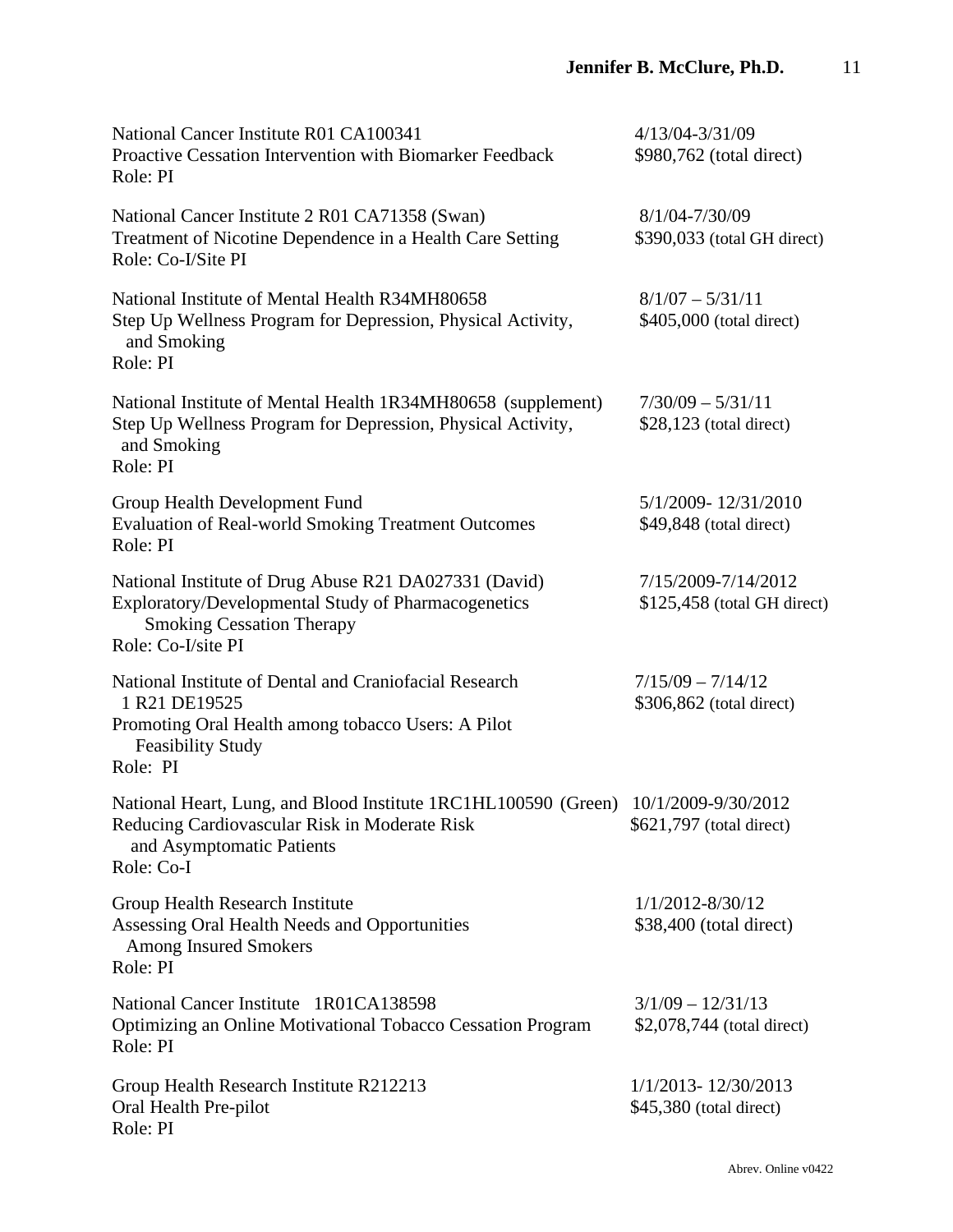| National Institute of Mental Health R01 MH081750 (Catz)<br><b>Patient Portal to Support Treatment Adherence</b><br>Role: Co-I                                                               | 4/1/2008-2/28/2014<br>\$2,530,508 (total direct)     |
|---------------------------------------------------------------------------------------------------------------------------------------------------------------------------------------------|------------------------------------------------------|
| National Institute of Drug Abuse K23 DA026517 (Heffner)<br><b>Targeted Intervention for Bipolar Smokers</b><br>Role: Co-I, Site PI/mentor                                                   | $9/1/2012 - 8/31/2014$<br>\$37,773 (total GH direct) |
| National Institute of Dental and Craniofacial Research<br>1R34DE022784-01<br>Oral Health Planning Grant<br>Role: PI                                                                         | 9/1/2012-8/31/2014<br>$250,000$ (total direct)       |
| National Cancer Institute R01CA151251 (Bricker)<br>Acceptance & Commitment Therapy for Smoking Cessation<br>Role: Co-I/site PI                                                              | 7/1/2010-6/30/2015<br>\$932,914 (total GH direct)    |
| <b>GH</b> Development Fund<br>Understanding Smokers' and Providers' Interests in mHealth<br>Tools and Features for Smoking Cessation<br>Role: PI                                            | 1/1/2015-12/31/2015<br>\$36,675 (total direct)       |
| Group Health Research Institute (Chubak)<br>Cancer Survivor Survey on Electronic Cigarettes and<br><b>Symptom Burden</b><br>Role: Co-I                                                      | 1/1/2016-12/31/2016<br>$$128,729$ (total direct)     |
| Group Health Foundation<br>Evaluating the effectiveness of a population-level strategy<br>to promote treatment uptake and smoking cessation<br>Role: PI                                     | $1/1/2016 - 8/31/16$<br>$$41,109$ (total direct)     |
| AHRQ HS021590-01A1 (Ralston)<br><b>Patient Reminders and Notifications</b><br>Role: Co-I                                                                                                    | $8/1/2013 - 6/30/2016$<br>\$973,342 (total direct)   |
| NIH (Rosenberg)<br>1R21AG043853-01A1 REVISED<br>Take Active Breaks from Sitting (TABS) Study: Reducing<br>Sedentary Time in Obese Older Adults<br>Role: Co-I (Interim PI 7/1/2016-6/1/2017) | 9/15/2015-5/31/2017<br>\$275,000 (total direct)      |
| National Institute on Drug Abuse 1R34DA034612<br>Internet-based Medication Adherence Program for<br>Nicotine Dependence Treatment<br>Role: PI                                               | 9/15/2013-8/31/2017<br>\$506,354 (total direct)      |
| Group Health Research Institute<br>Generating Evidence for mHealth Smoking Solutions (GEMSS)<br>Role: PI                                                                                    | $1/1/2016 - 12/31/17$<br>\$86,397 (total direct)     |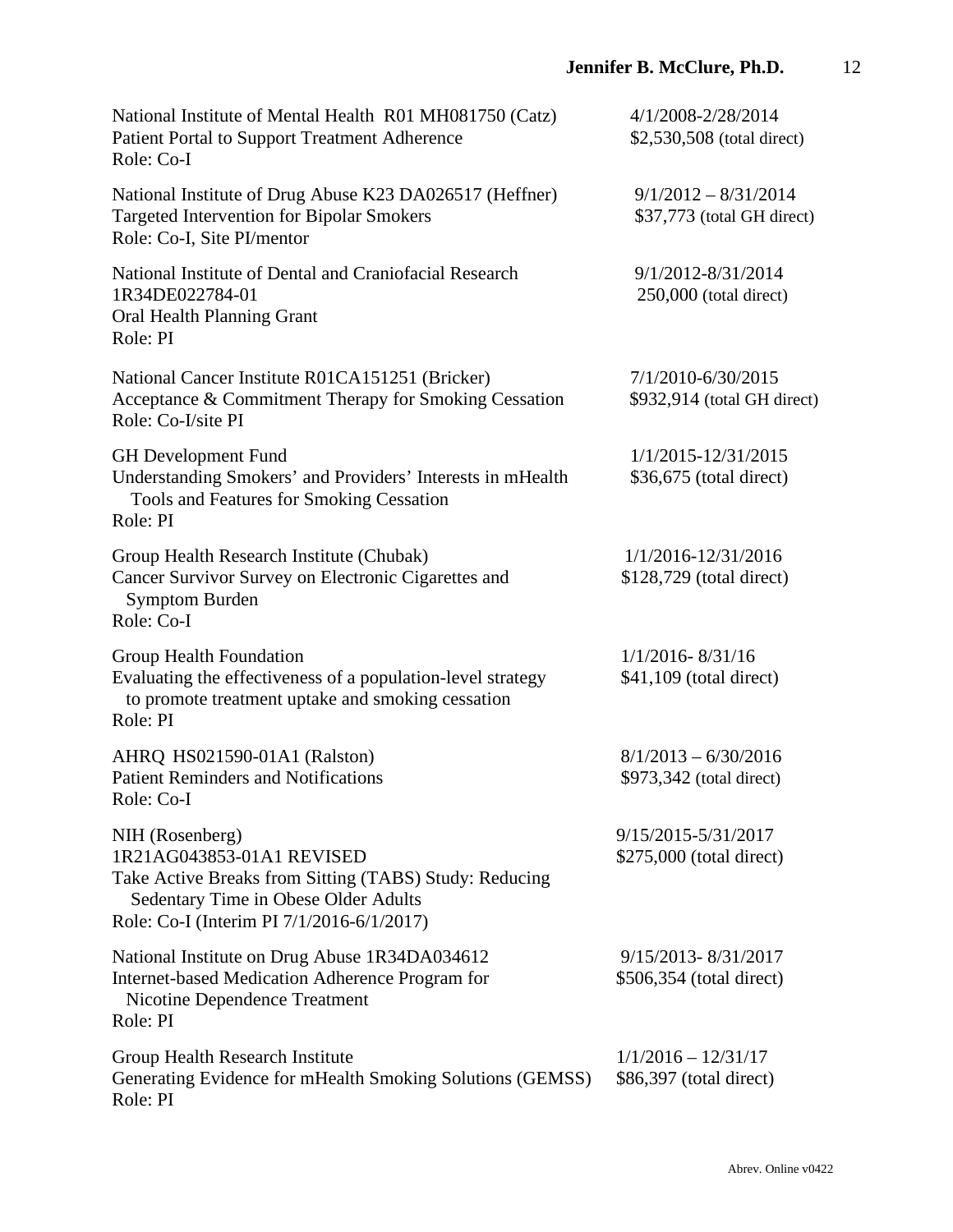| National Cancer Institute R01 CA166646 (Bricker)<br>Randomized Trial of a Web-delivered Acceptance Therapy for<br><b>Smoking Cessation</b><br>Role: Co-I/site PI                       | 1/1/2013-11/30/2018<br>No-cost extension<br>\$272,067 (KP total)       |
|----------------------------------------------------------------------------------------------------------------------------------------------------------------------------------------|------------------------------------------------------------------------|
| Patient Centered Outcomes Research Institute CER-1511-32979 (Green) 11/1/2016-2/1/2020<br>BP-CHECK – Blood Pressure Checks for Diagnosing Hypertension<br>Role: Co-I                   |                                                                        |
| National Institute of Dental and Craniofacial Research<br>1U01DE024462-01<br>Oral Health 4 Life: Integrating Oral Health Promotion & Tobacco<br><b>Quitline Counseling</b><br>Role: PI | 8/1/2014-6/30/2019<br>No-cost extension<br>$$1,692,537$ (total direct) |
| <b>KPWHRI</b> Development Fund<br>Understanding Treatment-seeking Smokers' Concomitant Use<br>of Cannabis and Their Interest in Treatment<br>Role: PI                                  | 1/1/2019-12/31/2019<br>\$65,455 (total direct)                         |
| <b>KPWHRI</b> Development Fund<br>Expanding the MyMAP mHealth Intervention for<br><b>Smoking Cessation</b><br>Role: PI                                                                 | 1/1/2018-12/31/2019<br>\$65,068 (total direct)                         |

#### **Publications:**

Journal Articles (Peer reviewed)

1. Jones, G.N., Brantley, P J., Hebert, R., Kidd, J., Shadravan, I., **McClure, J.B.**, & Thomason, BT. (1994). Air quality and respiratory functioning in children with pulmonary disorders. Journal of the Louisiana State Medical Society, 146, 455-461.

2. Thomason, B.T., Jones, G.N., **McClure, J.B.**, & Brantley, P.J. (1996). Psychosocial co-factors in HIV illness: An empirically-based model. Psychology and Health, 11, 385-393.

3. **McClure, J.B.**, Catz, S.L., Prejean, J.G., Brantley, P.J., & Jones, G.N. (1996). Factors associated with depression in a heterogeneous HIV-infected sample. Journal of Psychosomatic Research, 40, 407-415.

4. Cinciripini, P.M., Wetter, D.W., & **McClure, J.B.** (1997). Scheduled reduced smoking: Effects on smoking abstinence and potential mechanisms of action. Addictive Behaviors, 22, 759-767.

5. Skaar, K.L., Tsoh, J.Y., **McClure, J.B**., Cinciripini, P.M., Friedman, K., Wetter, D.W., & Gritz, E.R. (1997). Smoking cessation 1: An overview of research. Behavioral Medicine, 23, 5-13.

6. Tsoh, J.Y., **McClure, J.B**., Skaar, K.L., Wetter, D.W., Cinciripini, P.M., Prokhorov, A.V., Friedman, K., & Gritz, E.R. (1997). Smoking cessation 2: Components of effective intervention. Behavioral Medicine, 23, 15-27.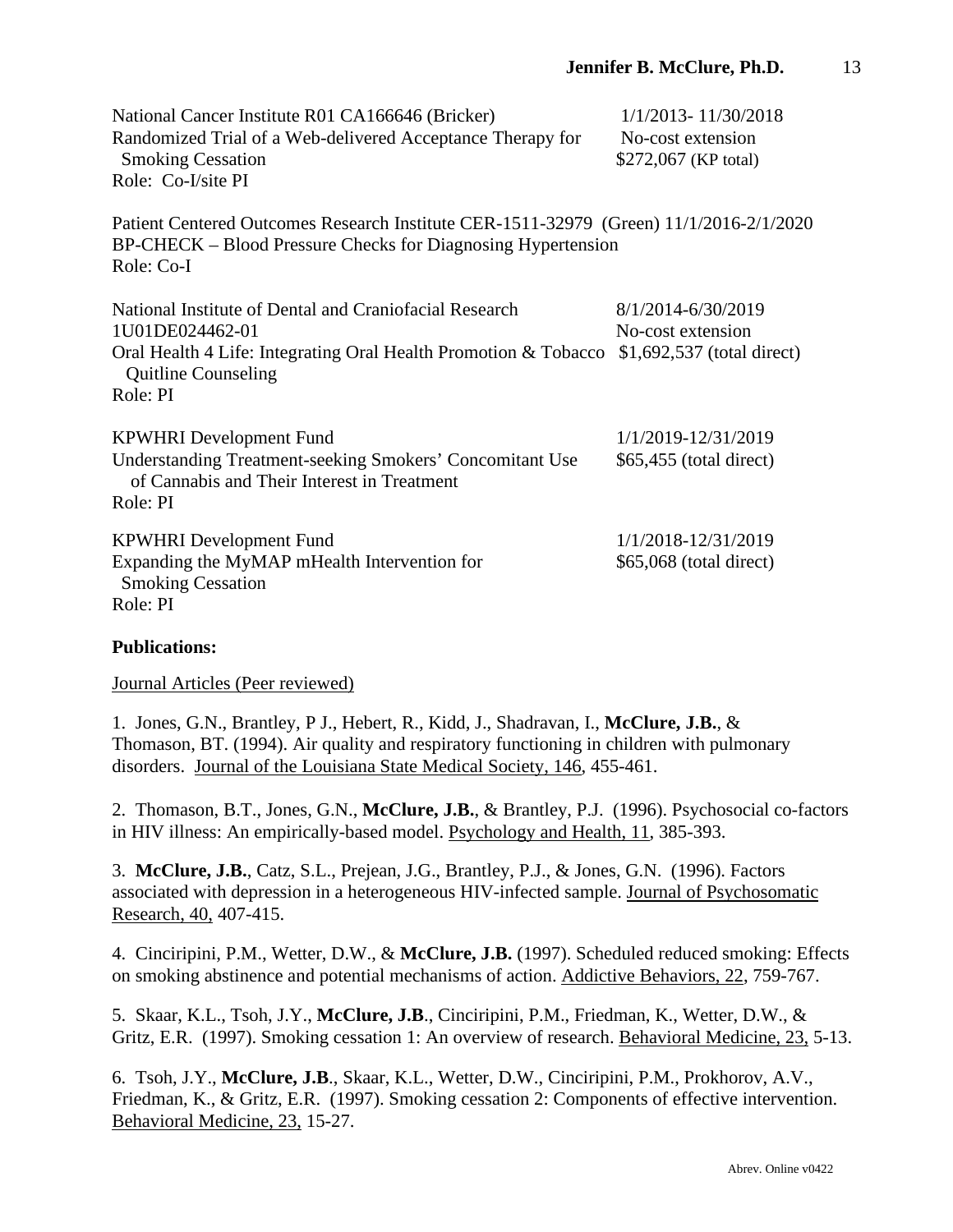7. **McClure, J.B**., Skaar, K., Tsoh, J., Wetter, D., Cinciripini, P., & Gritz, E. (1997). Smoking cessation treatment 3: Needed healthcare policy changes. Behavioral Medicine, 23, 29-34.

8. Cinciripini, P.M. & **McClure, J.B.** (1998). Smoking cessation treatment: Recent developments in behavioral and pharmacological interventions. Oncology, 12, 249-259.

9. Wetter, D.W. & **McClure, J. B.** (1999). Smoking cessation: research and clinical strategies. Highlights in Oncology Practice, 16(4), 86-90.

10. Wetter, D.W., Fiore, M.C., Young, T.B., **McClure, J.B.**, de Moor, C.A., & Baker, T.B. (1999). Gender differences in response to nicotine replacement therapy: Objective and subjective indices of tobacco withdrawal. Experimental and Clinical Psychopharmacology, 7, 135-144.

11. Catz, S.L, **McClure, J.B.**, Jones, G.N., & Brantley, P.J. (1999). Predictors of nonadherence to outpatient medical appointments among persons with HIV. AIDS Care, 11(3), 361-373.

12. **McClure, J.B.,** Catz, S.L., & Brantley, P.J. (1999). Early appointment adherence among persons living with HIV. AIDS and Behavior, 3(2), 157-165.

13. Cinciripini, P., **McClure, J.B.,** Wetter, D., Perry, J., Blalock, J., Cinciripini, L., Friedman, K., & Skaar, K. (2000). An evaluation of videotaped vignettes for smoking cessation and relapse prevention during pregnancy: The Very Important Smokers (VIPS) program. Tobacco Control, 9(Suppl 3), iii61-iii63. PMC1766306.

14. **McClure, J.B.** (2001). Are biomarkers a useful aid in smoking cessation? A review and analysis of the literature. Behavioral Medicine, 27(1), 37-47.

15. **McClure, J.B.**, Wetter, D.W., de Moor, C., Cinciripini, P.M., & Gritz, E.R. (2002). The relation between alcohol consumption and smoking abstinence: Results from the Working Well Trial. Addictive Behaviors, 27(3), 367-379.

16. **McClure, J.B.** (2002). Are biological markers useful treatment aids for promoting healthbehavior change? An empirical review. American Journal of Preventive Medicine, 22(3), 200-207.

17. Wetter, D.W., **McClure, J.B.**, de Moor, C., Cofta-Gunn, L., Cummings, S., Cinciripini, P., & Gritz, E.R. (2002). Concomitant use of cigarettes and smokeless tobacco: Prevalence, correlates, and predictors of tobacco cessation. Preventive Medicine, 34, 638-648.

18. Catz, S.C., Gore-Felton, C., & **McClure, J.B**. (2002). Psychological distress among minority and low income women living with HIV. Behavioral Medicine, 28, 53-60.

19. McAfee, T., Grossman, R., Dacey, S., & **McClure, J.B.** (2002). Capturing tobacco status via an automated billing system: Steps toward a tobacco registry. Nicotine & Tobacco Research, 4 (Suppl. 1), S31-S37.

20. Curry, S.J., Ludman, E. & **McClure, J.B.** (2003). Self-administered treatment for smoking cessation. Journal of Clinical Psychology, 59(3), 305-19.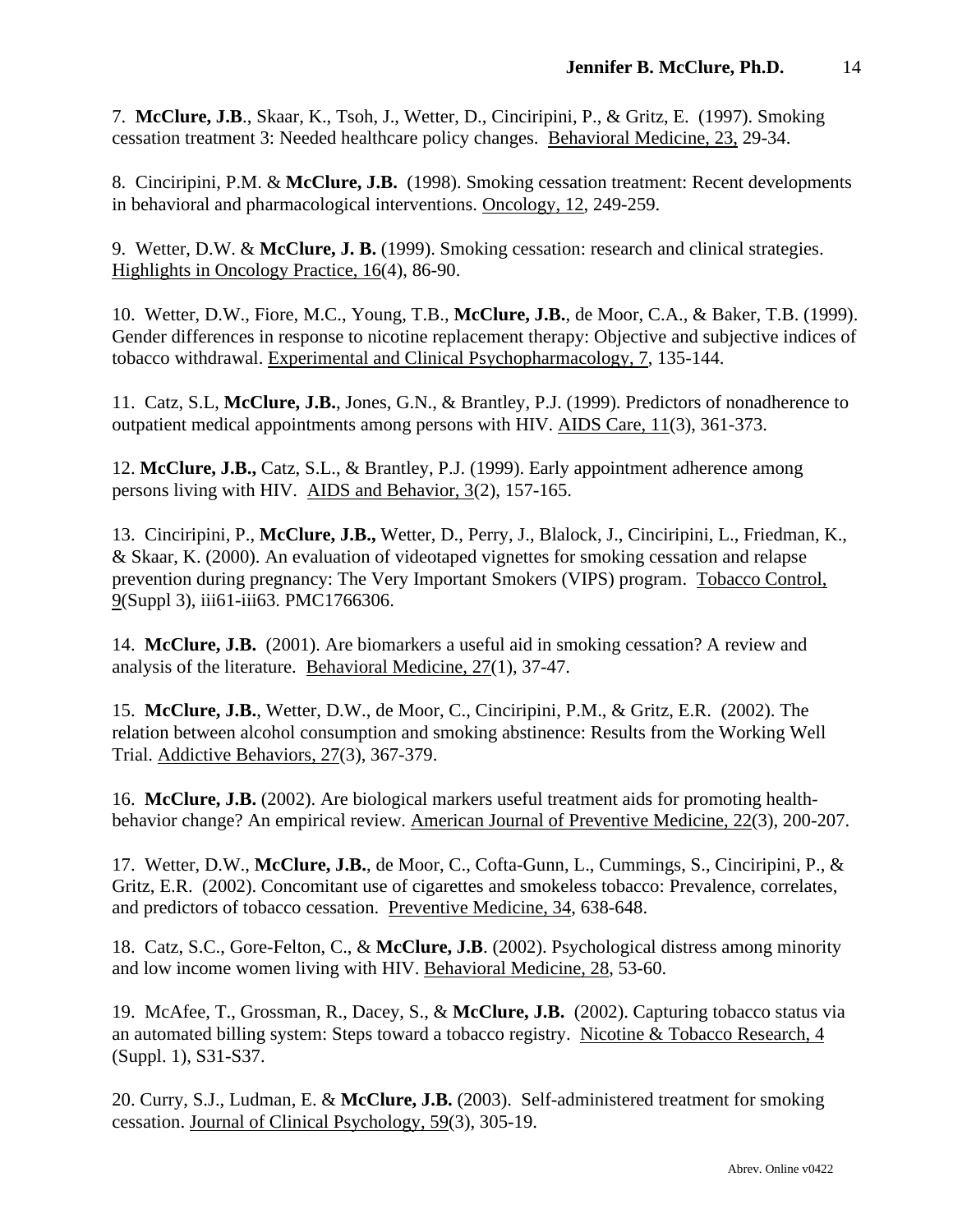21. **McClure, J.B.** (2004). Motivating prepartum smoking cessation: A consideration of biomarker feedback. Nicotine & Tobacco Research, 6(Suppl. 2), S153-S161.

22. Zbikowski, S., Swan, G., & **McClure, J.B**. (2004). Cigarette smoking and nicotine dependence. Medical Clinics of North America, 88(6), 1453-65.

23. **McClure, J.B.**, Westbrook, E., Curry, S.J., & Wetter, D.W. (2005). Proactive, motivationally enhanced smoking cessation counseling among women with elevated cervical cancer risk. Nicotine & Tobacco Research, 6, 881-9.

24. Reid, R.J., Scholes, D., Grothaus, L., Truelove, Y., Fishman, P., **McClure, J.B**., Grafton, J., & Thompson, R.S. (2005). Is provider continuity associated with chlamydia screening for adolescent and young adult women? Preventive Medicine, 41(5-6), 865-872.

25. **McClure, J.B.**, Scholes, D., Grothaus, L., Fishman, P., Reid, R., Lindenbaum, J., & Thompson, R.S. (2006). Chlamydia screening in at-risk adolescent females: An evaluation of screening practices and modifiable screening correlates. Journal of Adolescent Health, 38(6), 726-733.

26. Scholes, D., Grothaus, L., **McClure, J.B**., Reid, R., Fishman, P., Sisk, C., Lindenbaum, J., Greene, B., Grafton, J., & Thompson, T. (2006). A randomized trial of strategies to increase chlamydia screening in young women. Preventive Medicine, 43(4), 343-50.

27. **McClure, J.B.**, Greene, S.M., Wiese, C., Johnson, K.E., Alexander, G., & Strecher, V. (2006). Interest in an online smoking cessation program and effective recruitment strategies: Results from Project Quit. Journal of Medical Internet Research, 8(3), e14. PMC2018826.

28. **McClure, J.B**. (2006). Tobacco control in the U.S.: Behavioral and cognitive-behavioral principles in action. The Behavior Therapist, 29(2), 27-28.

29. **McClure, J.B.** and Swan, G.E. (2006). Tailoring nicotine replacement therapy: Rationale and potential approaches. CNS Drugs, 20(4), 281-91.

30. Swan, G.E., Jack, L.M., Javitz, H.S., McAfee, T., and **McClure, J.B.** (2008). Predictors of 12 month outcome in smokers who received bupropion SR for smoking cessation. CNS Drugs, 22(3), 239-56.

31. Strecher, V., **McClure J.B**., Alexander, G., Chakraburty B., Nair V., Konkel J., Greene S., Collins L., Carlier C., Wiese C., Little R., Pomerleau C., Pomerleau O. (2008). Web-based smoking cessation programs: Results of a randomized trial. American Journal of Preventive Medicine, 34(5), 373-381. PMC2697448.

32. Alexander, G., Divine, G., Couper, M., **McClure, J.B.**, Stopponi, M., Fortman, K., Tolsma, D., Strecher, V., & Johnson, C. (2008). Effect of incentives and mailing features on online health program enrollment. American Journal of Preventive Medicine, 34(5), 382-388. PMC2442737.

33. McAfee, T., Bush, T., Deprey, M., Mahoney, L., Zbikowski, S., Fellows, J., & **McClure, J.B.** (2008). Nicotine patches and uninsured quitline callers: A randomized trial of two versus eight weeks. American Journal of Preventive Medicine, 35(2), 103–10.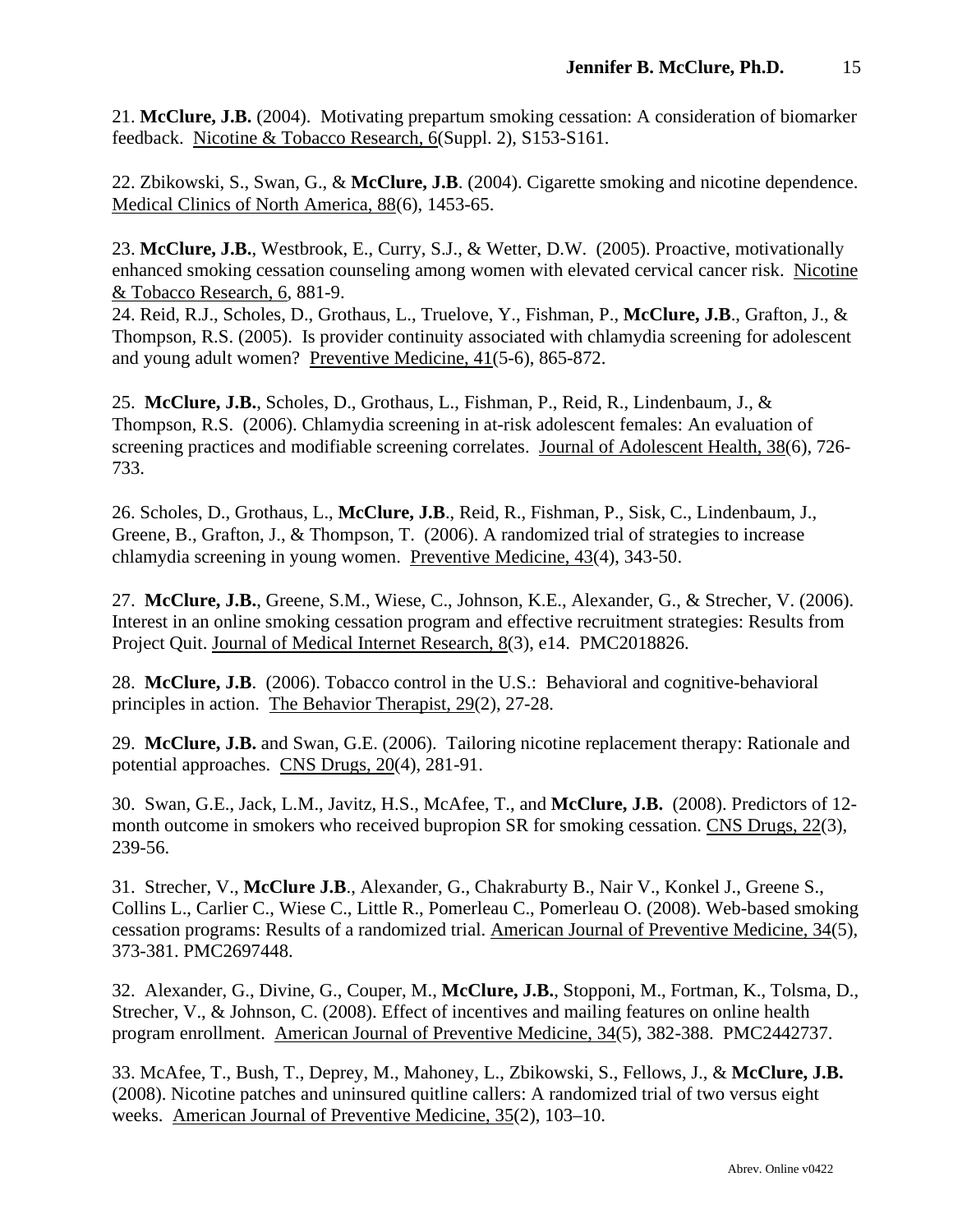34. Zikmund-Fisher, B.J., Ubel, P.A., Smith, D.M., Derry, H.A., **McClure, J.B**., Stark, A., Pitsch, R., & Fagerlin, A. (2008). Communicating side effect risks in a tamoxifen prophylaxis decision aid: The debiasing influence of pictographs. Patient Education & Counseling, 73, 209-214. PMC2649664.

35. Bush, T., McAfee, T., Deprey, M., Mahoney, L., Fellows, J., **McClure, J.B.**, & Cushing C. (2008). The impact of a free NRT patch starter kit on quit rates in a state quitline: Brief Report. Nicotine & Tobacco Research, 10(9), 1511-1516.

36. **McClure, J.B.**, Jack, L., Deprey, M., Catz, S., McAfee, T., Zbikowski, S., Westbrook, E., & Swan, G. (2008). Canary in a coal mine? Interest in bupropion SR use among smokers in the COMPASS trial. Nicotine & Tobacco Research, 10(12), 1815-6.

37. Strecher, V., **McClure, J.B.**, Alexander, G., Chakraburty, B., Nair, V., Konkel, J., Greene, S., Couper, M., Carlier, C., Wiese, C., Little, R., Pomerleau, C., Pomerleau, O. (2008). The role of engagement in a tailored web-based smoking cessation program: Results of a randomized trial. Journal of Medical Internet Research, 10(5), e36. PMC2630833.

38. **McClure, J.B.**, Ludman, E.J., Grothaus, L., Pabiniak, C., Richards, J., Mohelnitzky, A. (2009). Immediate and short-term impact of a brief motivational smoking intervention using a biomedical risk assessment: The Get PHIT trial. Nicotine & Tobacco Research, 11(4), 394-403. PMC2670368.

39. Halperin, A., McAfee, T., Jack, L., Catz, S., **McClure, J.B**., Deprey, M., Richards, J., Zbikowski, S., Swan, G.E. (2009). Impact of symptoms experienced by varenicline users on tobacco treatment in a real-world setting. Journal of Substance Abuse Treatment, 36(4), 428-34. PMC2776715.

40. **McClure, J.B.**, Divine, G., Alexander, G., Tolsma, D., Rolnick, S.J., Stopponi, M., Richards, J., & Johnson, C. (2009). A comparison of smokers' and nonsmokers' fruit and vegetable intake and relevant psychosocial factors. Behavioral Medicine, 35(1), 14-22. PMC2687811.

41. Deprey, M., McAfee, T., Bush, T., **McClure, J.B.**, Zbikowski, S.M., & Mahoney, L.D. (2009). Using free patches to improve reach of the Oregon Quit Line. Journal of Public Health Management and Practice, 15(5), 401-408.

42. **McClure, J.B.**, Swan, G.E., Jack, L., Catz, S.L., Zbikowski, S.M., McAfee, T.A., Deprey, M., Richards, J., & Javitz, H. (2009). Mood, side-effects and smoking outcomes among persons with and without probable lifetime depression taking varenicline. Journal of General Internal Medicine, 24(5), 563-9. PMC2669860.

43. **McClure, J.B.**, Ludman, E.J., Grothaus, L., Pabiniak, C. & Richards, J. (2009). Impact of a brief motivational smoking cessation intervention: The Get PHIT randomized controlled trial. American Journal of Preventive Medicine**,** 37(2), 116-23. PMC2889910.

44. Rolnick, S.J., Calvi, J., Heimendinger, J., **McClure, J.B**., Kelley, M., Johnson, C., & Alexander, G. (2009). Focus groups inform a web-based program to increase fruit and vegetable intake. Patient Education & Counseling**,** 77(2), 314-8. PMC2767451.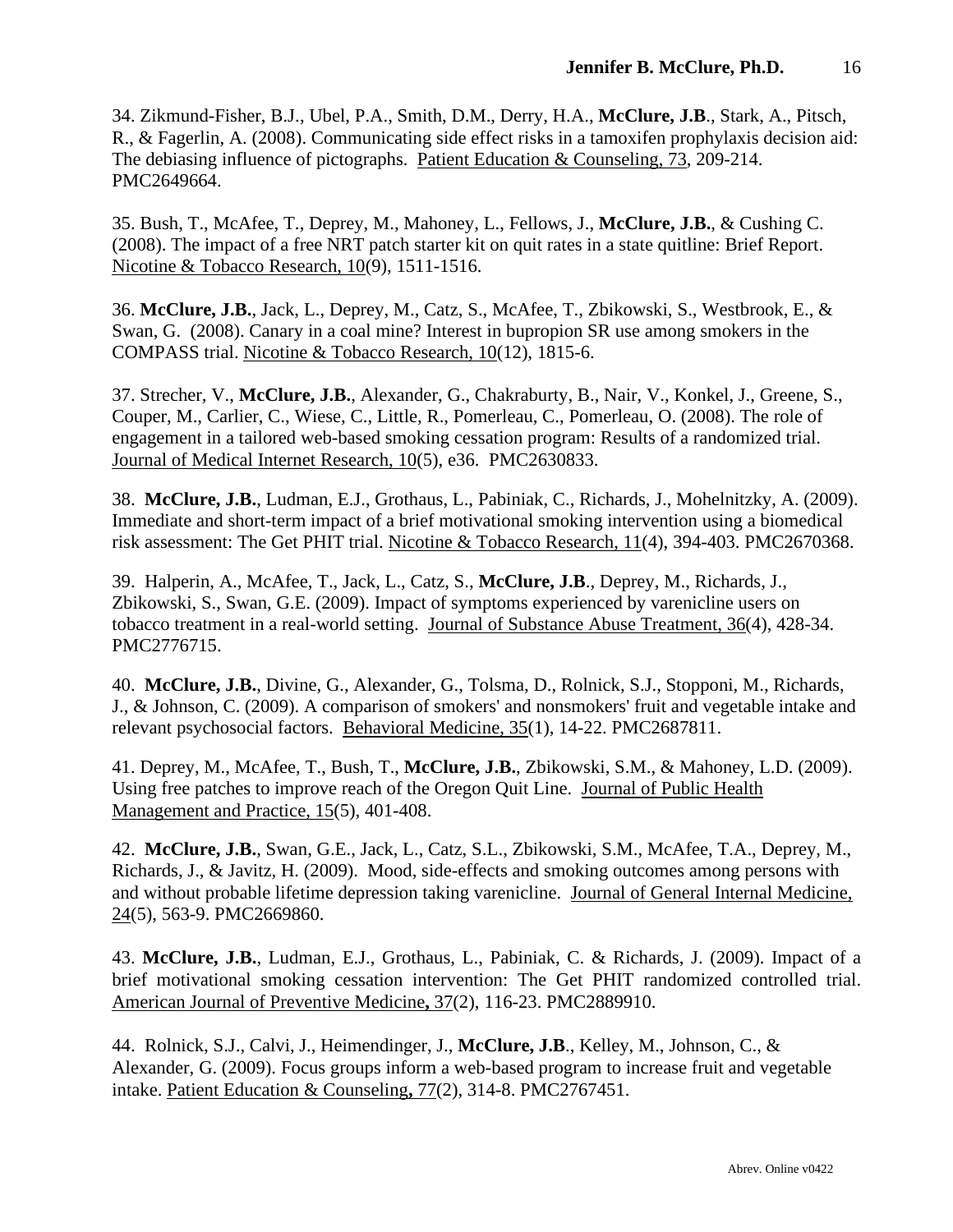45. Bergen, A., Conti, D., Van Den Berg, D., Lee, W., Liu, J., Li, D., Guo, N., Mi, H., Thomas, P., Lessov-Schlaggar, C., Krasnow, R., He, Y., Nishita, D., Jian, R., **McClure, J.B**., Tildesley, R., Hops, H., Tyndale, R., Benowitz, N., Lerman, C., & Swan, G. (2009). Dopamine genes and nicotine dependence in treatment seeking and community smokers. Neuropsychopharmacology, 34(10), 2252-64. PMC3558036.

46. Alexander, G., **McClure, J.B.**, Calvi, J., Divine, G., Stopponi, M., Rolnick, S., Heimendinger, J., Tolsma, D., Resnicow, K., Campbell, M., Strecher, V., Johnson, C.C. (2010). A randomized clinical trial evaluating online interventions to improve fruit and vegetable consumption. American Journal of Public Health, 100(2), 319-26. PMC2804654.

47. Stopponi, M.A., Alexander, G., **McClure, J.B**., Carroll, N.M., Divine, G.W., Calvi, J.H., Rolnick, S., Strecher, V., Jonson, C.S., & Ritzwoller, D. (2009). Recruitment to a randomized webbased nutritional intervention trial: Characteristics of participants compared to non-participants. Journal of Medical Internet Research, 11(3), e38. PMC2762858.

48. Fagerlin, A., Zikmund-Fisher, B.J., Smith, D.M., Nair, V., Derry, H.A., **McClure, J.B.**, Greene, S., Stark A., Hensely Alford, S., Lantz, P., Hayes, D.F., Wiese, C., Claud Zweig, S., Pitsch, R.K., Janovic, A., Ubel, P.A. (2010). Women's decisions regarding tamoxifen for breast cancer prevention: responses to a tailored decision aid. Breast Cancer Research and Treatment, 119(3), 613-20. PMC3736824.

49. Nishita, D.M., Jack, L., McElroy, M., **McClure, J.B.**, Richards, J., Swan, G.E., & Bergen, A.W. (2009). Clinical trial participant characteristics and saliva and DNA metrics. BMC Medical Research Methodology, 9, 71. PMC2776600.

50. **McClure, J.B**., Ludman, E.J., Grothaus, L., Pabiniak, C., & Richards, J. (2010). Impact of spirometry feedback and brief motivational counseling on long term smoking outcomes: A comparison of smokers with and without lung impairment. Patient Education & Counseling, 80(2), 280-3. PMC2897973.

51. Ubel, P.A., Smith, D.M., Zikmund-Fisher, B.J., Derry, H., **McClure, J.B.**, Stark, A., Wiese, C., Greene, S., Jankovic, A., & Fagerlin, A. (2010). Testing whether decision aids introduce cognitive biases: Results of a randomized trial. Patient Education & Counseling, 80(2), 158-63. PMC2889196.

52. Sukhanova, A., Ritzwoller, D.P., Alexander, G., Calvi, J., Carlier, C., **McClure, J.B**., Rolnick, S., & Johnson, C. (2009). Cost analyses of a web-based behavioral intervention to enhance fruit and vegetable consumption. The International Journal of Behavioral Nutrition and Physical Activity, 6, 92. PMC2807418.

53. Swan, G.E., **McClure, J.B.** Jack, L., Zbikowski, S., Javitz, H., Catz, S., Deprey, M., Richards, J., McAfee, T. (2010). Behavioral counseling and varenicline treatment for smoking cessation. American Journal of Preventive Medicine, 38(5), 482-90. PMC2879135.

54. **McClure, J.B.**, Swan, G.E., Catz, S.L., Jack, L., Javitz, H., McAfee, T., Deprey, M., Richards, J. & Zbikowski, S.M. (2010). Smoking outcome by psychiatric history after behavioral and varenicline treatment. Journal of Substance Abuse Treatment, 38(4), 394-402. PMC2860053.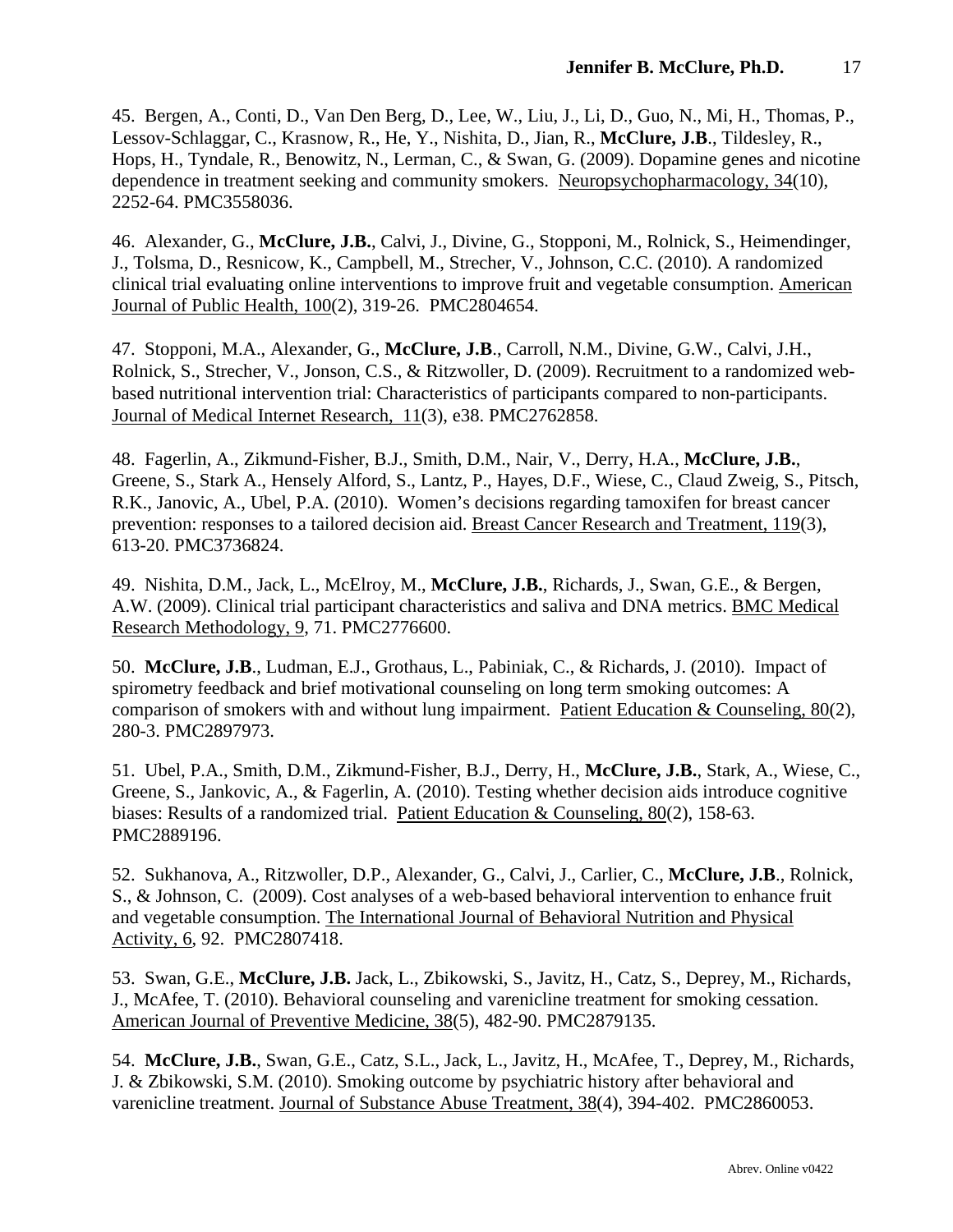55. Couper, M., Alexander, G., Maddy, N., Zhang, N., Nowak, M., **McClure, J.B**., Calvi, J., Rolnick, S., Stopponi, M., Little, R., & Johnson, C. (2010). Engagement and retention: Measuring breadth and depth of participant use of an online intervention. Journal of Medical Internet Research, 12(4), 352. PMC3056524.

56. Wessel, J., McDonald, S.M., Hinds, D.A., Stokowski, R.P., Javitz, H.S., Kennermer, M., Krasnow, R., Dirks, W., Hardin, J., Pitts, S.J., Michel, M., Jack, L., Ballinger, D.G., **McClure, J.B.**, Swan, G.E., & Bergen, A.W. (2010). Resequencing of nicotine acetylcholine receptor genes and association of common and rare variants with the Fagerstrom Test for Nicotine Dependence. Neuropsychopharmacology, 35(12), 2392-402. PMC3055324.

57. Wetter, D.W., **McClure, J.B**., Cofta-Woerpel, L., Costello, T.J., Reitzel, L.R., Businelle, M.S., & Cinciripini, P.M. (2011). A randomized clinical trial of a palmtop computer-delivered treatment for smoking relapse prevention among women. Psychology of Addictive Behaviors, 120(3), 596- 606. PMC5034355

58. Javitz, H., Zbikowski, S., Deprey, M., McAfee, T., **McClure, J.B**., Richards, J., Catz, S., Jack, L., & Swan, G. (2011) Cost-effectiveness of varenicline and three different behavioral treatment formats for smoking cessation. Translational Behavioral Medicine: Practice, Policy, and Research, 1(1), 182-190. PMC3124766.

59. Zbikowski, S.M., Jack, L., **McClure, J.B**., Deprey, M., Javitz, H., McAfee, T., Catz, S.L., Richards, J., & Swan, G.E. (2011). Utilization of services in a randomized trial testing phone- and web-based interventions for smoking cessation. Nicotine & Tobacco Research, 13(5), 319-27. PMC3082503.

60. Catz, S.L., Jack, L., **McClure, J.B**., Javitz, H., Deprey, M., Zbikowski, S., McAfee, T., Richards, J., & Swan, G.E. (2011) Adherence to varenicline in the COMPASS smoking cessation intervention trial. Nicotine & Tobacco Research, 13(5), 361-8. PMC3082504.

61. **McClure, J.B.**, Catz, S.L., Ludman, E.J., Richards, J., Riggs, K., & Grothaus, L. (2011). Feasibility and acceptability of a multiple risk factor intervention: The Step Up randomized pilot trial. BMC Public Health, 11, 167. PMC3072336. Available at:<http://www.biomedcentral.com/1471-2458/11/167>

62. Fagerlin, A., Dillard, A.J., Zikmund-Fisher, B.J., Pitsch, R., **McClure, J.B.**, Greene, S., Alford, S.H., Nair, V., Hayes, D.F., Wiese, C., Ubel, P. (2011). Women's interest in taking tamoxifen and raloxifene for breast cancer prevention: Response to a tailored decision aid. Breast Cancer Research and Treatment, 127, 681-688. PMC3742062

63. Cofta-Woerpel, L., **McClure, J.B.**, Li, Y., Urbauer, D, Cinciripini, P.M., Wetter, D.W. (2011). Early cessation success or failure among women attempting to quit smoking: Trajectories and volatility of urge and negative mood during the first post-cessation week. Journal of Abnormal Psychology, 120(3), 596-606. PMC3153568.

64. Reitzel, L.R., **McClure, J.B.**, Cofta-Woerpel, L., Mazas, C.A., Cao, Y., Cinciripini, P.M., Vidrine, J.I., Li, Y., Wetter, D.W. (2011). The efficacy of computer-delivered treatment for smoking cessation. Cancer Epidemiology, Biomarkers & Prevention, 20, 1555-1557. PMC3132322.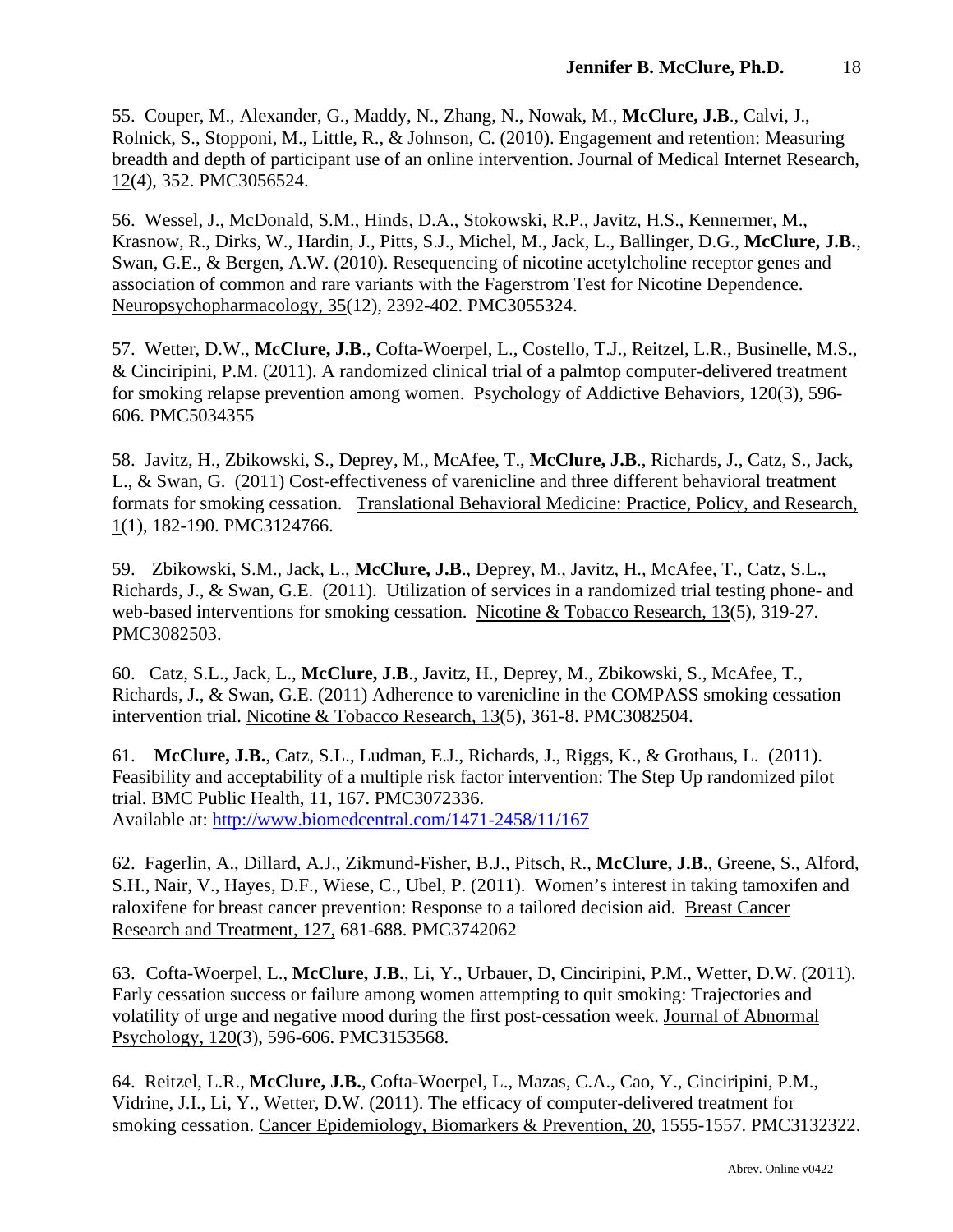65. Dillard, A.J., Ubel, P.A., Smith, D.M., Zikmund-Fisher, B.J., Nair, V., Derry, H., Zhang, A., Pitsch, R.K., Alford, S.H., **McClure, J.B.**, & Fagerlin, A. (2011). The distinct role of comparative risk perceptions in a breast cancer prevention program. Annals of Behavioral Medicine, 42(2), 262- 8. PMC3760792

66. Swan, G.E., Javitz, H., Jack, L., Wessel, J., Michel, M., Hinds, D.A., Stokowski, R.P., **McClure, J.B.**, Catz, S.L., Richards, J., Zbikowski, S.M., Deprey, M., McAfee, T., Benowitz, N., Conti, D., Bergen, A.W. (2012). Varenicline for smoking cessation: Nausea severity and variation in nicotinic receptor genes. The Pharmacogenetics Journal, 12(4), 349-58. PMC3405554.

67. Green, B.B., Anderson, M.L., Cook, A.J., Catz, S., Fishman, P., **McClure, J.B.** & Reid, R. Using BMI Data in the Electronic Health Record to Calculate Cardiovascular Risk. (2012). American Journal of Preventive Medicine, 42(4), 342-347. PMC3308122.

68. **McClure, J.B**., Riggs, K., St. John, S., Cerutti, B., & Zbikowski, S. (2012). Understanding Oral Health Promotion Needs and Opportunities of Tobacco Quitline Callers. Public Health Reports, 127(4), 401-6. PMC3366377.

69. **McClure, J**.**B**., Swan, G.E., St. John, J., Fauver, R., Javitz, H., Bergen, A., Nishita, D., Niaura, R., Munafo, M., David, S. (2013). Pharmacogenetic smoking cessation intervention in a health care setting: A pilot feasibility study. Nicotine & Tobacco Research, 15(2), 518-26. PMC3611995

70. **McClure, J.B.**, Derry, H., Riggs, K.R., Westbrook, E.W., St. John, J., Bogart, A., Shortreed, S. & An, L. (2012). Questions about Quitting (Q2): Design and Methods of a multiphase optimization strategy (MOST) randomized screening experiment for an online, motivational smoking cessation intervention. Contemporary Clinical Trials, 33(5), 1094-102. Epub 2012 Jul 4. PMC3408878

71. Businelle, M., Lam, C., Kendzor, D.E., Cofta-Woerpel, L., **McClure, J.B**., Cinciripini, P.M., & Wetter, D. (2013). Alcohol consumption and urges to smoke during a smoking cessation attempt. Experimental and Clinical Psychopharmacology, 21(1), 29-37. PMC3854865

72. Dillard, A.J., Scherer, L., Ubel, P.A., Smith, D.M., Zikmund-Fisher, B.J., **McClure, J.B**., Greene, S., Stark, A., & Fagerlin, A. (2013). Breast cancer anxiety's associations with responses to a chemoprevention decision aid. Social Science & Medicine,77, 13-9. Epub 2012 Nov 2. PMC3760790

73. Banegas, M.P., **McClure, J.B.**, Barlow, W.E., Ubel, P.A., Smith, D., Zkimund-Fisher, B.J., Alford, S.H., and Fagerlin, A. (2013). Results from a randomized trial of a web-based, tailored decision aid for women at high risk for breast cancer. Patient Education and Counseling, 91(3), 364-71. Epub 2013 Feb 8. PMC3650477

74. **McClure, J.B**., Shortreed, S., Bogart, A., Derry, H., Riggs, K., St. John, J., Nair, V., & An, L. (2013). The effect of program design on engagement with an Internet-based smoking intervention: Randomized factorial trial. Journal of Medical Internet Research, 15(3), e69. PMC3636802 Available at: <http://www.jmir.org/2013/3/e69/>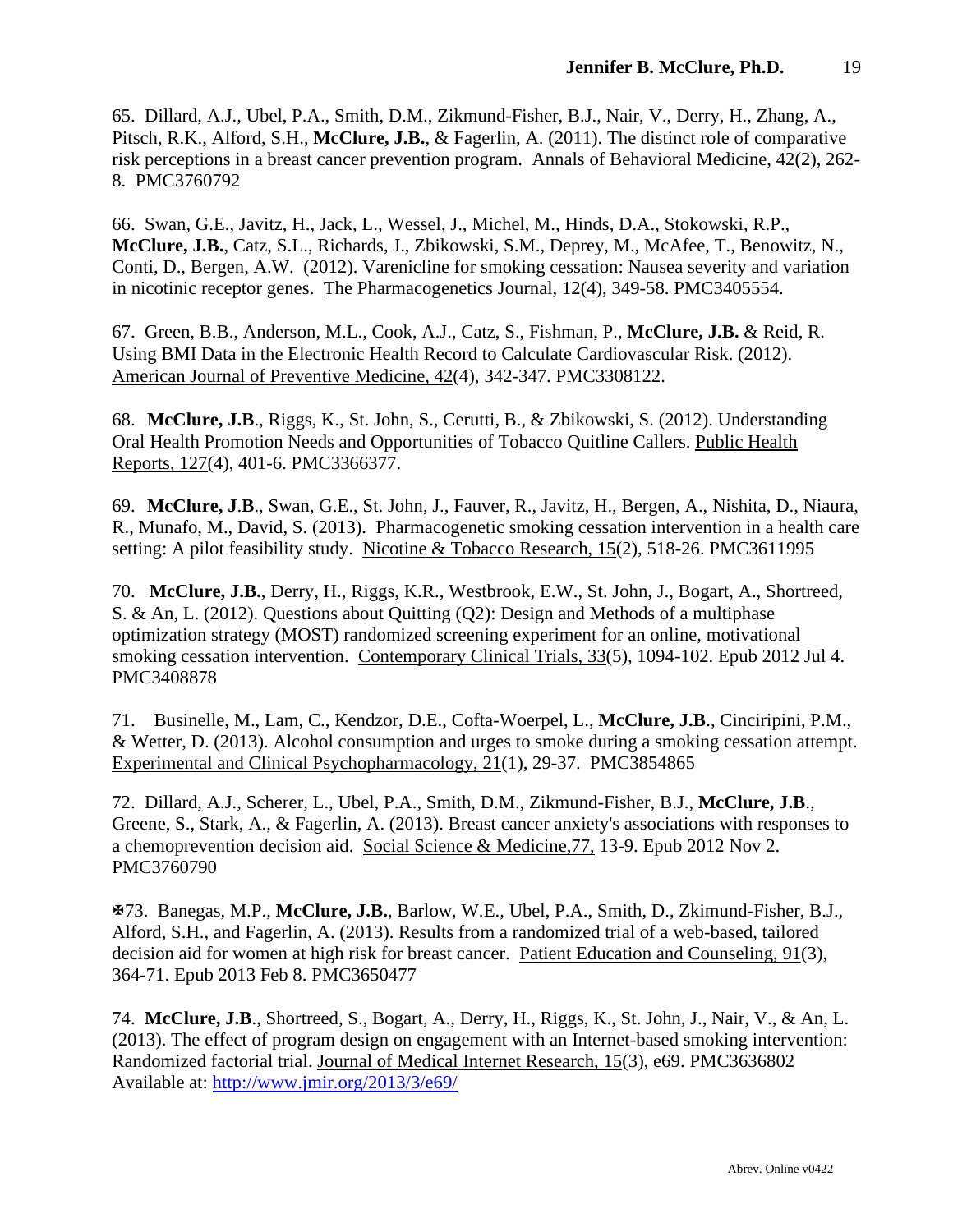75. Scherer, L.D., Ubel, P.A., **McClure, J.**, Greene, S.M., Alford, S.H., Holtzman, L., Exe, N., & Fagerlin, A. (2013). Belief in numbers: When and why women disbelieve tailored breast cancer risk statistics. Patient Education and Counseling, 92(2), 253-9. Epub 2013 Apr 23. PMC4208303

76. **McClure, J.B**., Riggs, K.R., St. John, J. & Catz, S.L. (2013). [More] evidence to support oral health promotion services targeted to smokers calling tobacco quitlines. BMC Public Health, 13, 336. PMC3635972. Available at:<http://www.biomedcentral.com/1471-2458/13/336>

77. Korfage, I.J., Furhel-Forbis, A., Ubel, P.A., Zikmund-Fisher, B.J., Greene, S.M., **McClure, J.B.**, Smith, D., Alford, S.H., & Fagerlin, A. (2013). Informed choice about breast cancer prevention: Randomized control trial of an online decision aid intervention. Breast Cancer Research, 15(5), R74. PMC3978729

78. Lam, C., Businelle, M.S., Cofta-Woerpel, L., **McClure, J.B**., Cinciripini, P. & Wetter, D. (2014). Positive smoking outcome expectancies mediate the relationship between alcohol consumption and smoking urge among women during a quit attempt. Psychology of Addictive Behaviors, 28(1), 163-172. doi:10.1037/a0034816. PMC5034867

79. Shortreed, S.M., Bogart, A., & **McClure, J.B.** (2013). Using multiple imputation to accommodate time-outs in online interventions. Journal of Medical Internet Research, 15(11), e252. PMC3841344. Available at:<http://www.jmir.org/2013/11/e252/>

80. Lam, C.Y., Businelle, M.S., Aigner, C.J., **McClure, J.B**., Cofta-Woerpel, L., Cinciripini, P.M., Wetter, D.W. (2014). Individual and combined effects of multiple high-risk triggers on postcessation smoking urge and lapse. Nicotine & Tobacco Research, 16(5), 569-75. Epub 2013 Dec 9. PMC3977487. doi:10.1093/ntr/ntt190.

81. Green, B.B., Anderson, M.L., Cook, A.J., Catz, S., Fishman, P.A., **McClure, J.B**., & Reid, R. (2014). e-Care for Heart Wellness: A Feasibility Trial to Decrease Blood Pressure and Cardiovascular Risk. American Journal of Preventive Medicine, 46(4), 368-77. doi: 10.1016/j.amepre.2013.11.009. PMC3978093

82. Williams, E.C., Bradley, K.A., Balderson, B.H., **McClure, J.B.**, Grothaus, L., McCoy, K., Rittmueller, S.E., & Catz, S.L. (2014). Alcohol use and associated characteristics among older persons living with HIV on antiretroviral therapy. Substance Abuse, 35(3), 245-253. Epub 2014 Mar 13. PMC4249664

83. **McClure, J.B**., Peterson, D., Derry, H., Riggs, K., Saint-Johnson, J., Nair, V., An, L. Shortreed, S.M. (2014). Exploring the 'active ingredients' of an online smoking intervention: A randomized factorial trial. Nicotine & Tobacco Research, 16(8), 1129-39. Epub 2014 April 11. doi: 10.1093/ntr/ntu057. PMC4110925

84. Cano, M. A., Lam, C. Y., Chen, M., Adams, C. E., Correa-Fernández, V., Stewart, D. W., **McClure, J. B**., Cinciripini, P. M., Wetter, D. W. (2014) Positive smoking outcome expectancies mediate the association between negative affect and smoking urge during a quit attempt. Experimental and Clinical Psychopharmacology, 22(4), 332-40. Epub 2014 May 5. doi:10.1080/08897077.2014.890997. PMC4115029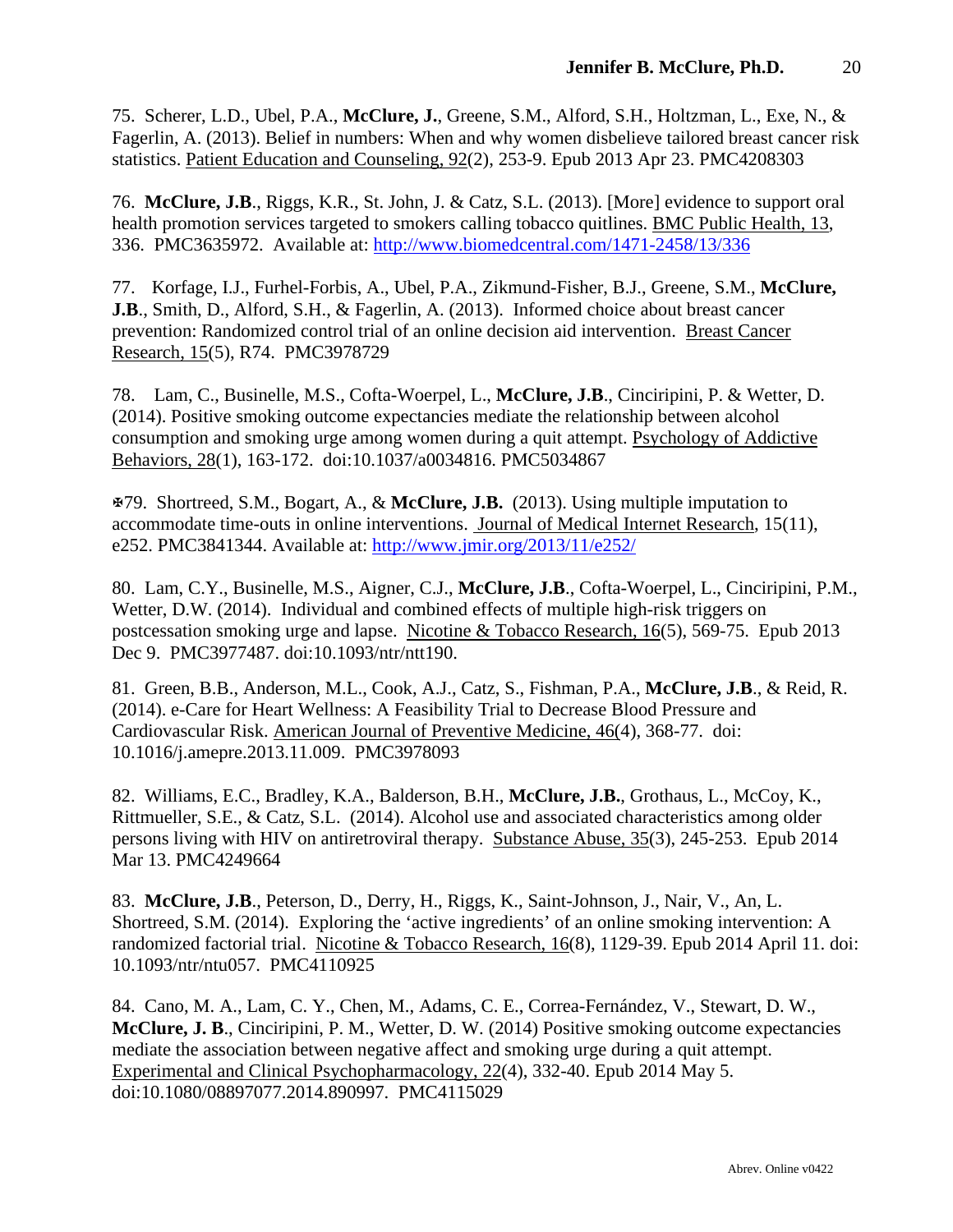85. Bergen, A.W., Javitz, H.S., Krasnow, R., Michel, M., Nishita, D., Conti, D.V., Edlund, C.K., Kwok, P.Y., **McClure, J.B**., Kim, R.B., Hall, S., Tyndale, R.F., Baker, T.B., Benowitz, N.L., & Swan, G.E. (2014). Organic cation transporter variation and response to smoking cessation therapies. Nicotine & Tobacco Research, 16(12), 1638-46. Epub 2014 Aug 20. doi:10.1093/ntr/ntu161. PMC4296186

86. Heffner, J.L., **McClure, J.B**., Mull, K., Anthenelli, R.M., & Bricker, J.B. (2015). Acceptance and commitment therapy for smokers with bipolar disorder: Preliminary evaluation of in-person and telephone-delivered treatment. Bipolar Disorders, 17(5), 560-6. Epub 2015 Apr 25. doi:1111/bdi.12300. PMC4526426

87. Reid, R., Anderson, M., Fishman, P., **McClure, J.B**., Johnson, R., Catz, S.L., & Green, B.B. (2015). Relationship between cardiovascular risk and lipid testing in one health care system. BMC Health Services Research 15, 281. doi: 10.1186/s12913-015-0884-2. PMC4511977 Available at:<http://www.biomedcentral.com/1472-6963/15/281>

88. Bergen, A.W., Michel, M., Nishita, D., Krasnow, R., Javitz, H., Conneely, K., Lessov-Schlagger, C., Hops, H., Zhu, A., Baurley, J.W., **McClure. J.B**., Hall, S., Baker, T., Conti, D., Benowitz, N., Lerman, C., Tyndale, R., Swan, G. & Transdisciplinary Research in Cancer of the Lung Research Team. (2015). Drug metabolizing enzyme and transporter gene variation, nicotine metabolism, prospective abstinence, and cigarette consumption. PLoS One, 10(7), e0126113. PMC4488893; doi: 10.1371/journal.pone.0126113.

89. **McClure, J.B.,** Hartzler, A, & Catz, S.L. (2016). Design considerations for smoking cessation apps: Feedback from nicotine dependence treatment providers and smokers. JMIR mHealth uHealth, 4(1), e17. PMC4769359; doi:10.2196/mhealth.5181 Available at:<http://dx.doi.org/10.2196/mhealth.5181>.

90. Hartzler, A., Catz, S.L., BlueSpruce, J. & **McClure, J.B**. (2016). Prioritizing the mHealth Design Space: A Mixed-methods Analysis of Smokers' Perspectives. JMIR mHealth and uHealth, 4(3), e95. doi:10.2196/mhealth.5742. PMC4992168. Available at:<http://dx.doi.org/10.2196/mhealth.5742>

91. **McClure, J.B.,** Anderson, M.L., Bradley, K. An, L., & Catz, S.L. (2016). Evaluating an adaptive and interactive mHealth smoking cessation and medication adherence program: A randomized pilot feasibility study. JMIR mHealth and uHealth, 4(3), e94. doi:10.2196/mhealth.6002. PMCID: PMC4992168. Available at:<http://dx.doi.org/10.2196/mhealth.6002>

 92.Watson, N., Heffner, J., **McClure, J.B**., & Bricker, J. (2017). Relationships between social anxiety and smoking-specific experiential avoidance. Journal of Dual Diagnosis, 13(1), 1-5. Epub 2016 Oct 14. doi[:10.1080/15504263.2016.1248310](https://dx.doi.org/10.1080/15504263.2016.1248310)

 93. Watson, N.L., Heffner, J.L., **McClure, J.B**., Mull, K.E., and Bricker, J.E. (2017). Differential prevalence of established risk factors for poor cessation outcomes among smokers by level of social anxiety. American Journal of Addictions, 26(2); 176-182. Epub 2017 Feb 13. doi:10.1111/ajad.12509.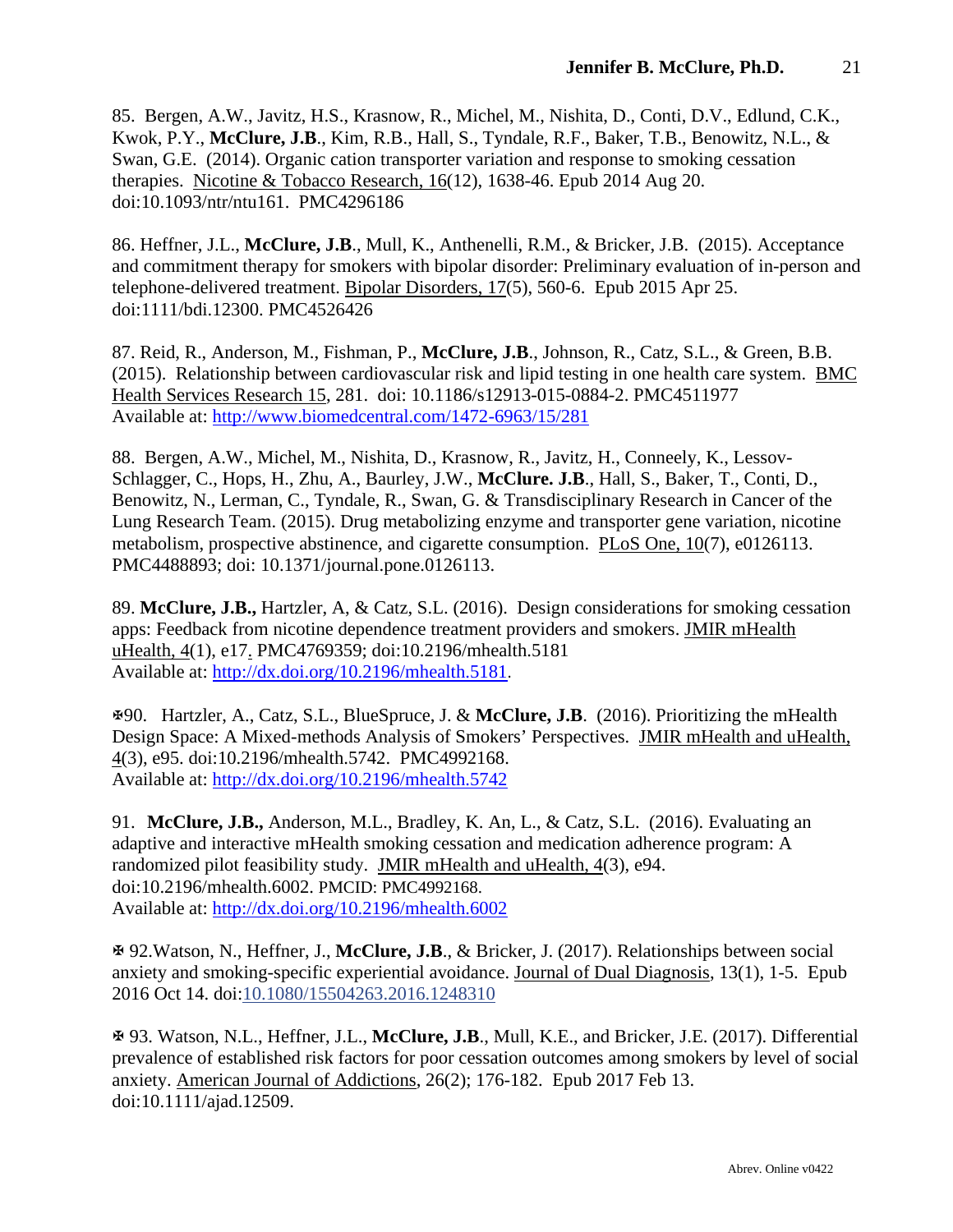94. **McClure, J.B.,** Heffner, J., Hohl, S.D., Klasnja, P., & Catz, S.L. (2017.) Design considerations for mHealth programs targeting smokers not yet ready to quit: Results of a sequential mixedmethods study. JMIR mHealth and uHealth, 5(3): e31. Available at:<http://dx.doi.org/10.2196/mhealth.6845>

95. **McClure,** J.B., Blasi, P., Bush, T., Fishman, Nelson, J., Anderson, M.L., Cook, A., & Catz, S. (2017). Oral Health 4 Life: Design and methods of a semi-pragmatic randomized trial to promote oral health care and smoking abstinence among tobacco quitline callers. Contemporary Clinical Trials, 57: 90-97. Epub April 13, 2017. doi: 10.1016/j.cct2017.04.003. Available at:<http://www.sciencedirect.com/science/article/pii/S155171441630427X>

96. Heffner, J.L., Watson, N.L., **McClure, J.B**., Anthenelli, R.M., Hohl, S., & Bricker, J.B. (2018). "I smoke like this to suppress these issues that are flaws of my character": Challenges and facilitators of cessation among smokers with bipolar disorder. Journal of Dual Diagnosis, 14(1): 32- 39. Epub 2018 Jan 19. doi: 10.1080/15504263.2017.

 97. Heffner, J.L., Mull, K.E., **McClure, J.B**., & Bricker, J.B. (2018). Positive affect as a predictor of smoking cessation and relapse: Does it offer unique predictive value among depressive symptom domains? Substance Use and Misuse, 53(6):900-988. E-pub 2017 Nov 21. doi:10.1080/10826084.2017.1387569

98. Bricker, J., **McClure, J.B**., Watson, N., Heffner, J. Improving the quit rates of web-delivered interventions for smoking cessation: Full scale randomized trial of WebQuit.org vs. Smokefree.gov. (2018). Addiction, 113: 914-923. Epub 2017 Dec 13. doi: 10.1111/add.14127. Available at: [http://dx.doi.org/10.1111/add.14127.](http://dx.doi.org/10.1111/add.14127)

99. **McClure, J.B**., Bush, T., Anderson, M.L., Blasi, P., Thompson, E., Nelson, J. & Catz, S.L. (2018). Oral Health 4 Life: A randomized semi-pragmatic trial evaluating a novel oral health promotion and smoking cessation program delivered via tobacco quitlines. Am J Public Health. 108(5):689-695. Epub 2018 Mar 22. doi:10.2105/AJPH.2017.304279.

100. **McClure, J.B.** & Anderson M.L. Evaluation of a population-level strategy to promote tobacco treatment use among insured smokers: A pragmatic, randomized study. (2018). BMC Public Health. 18(1):228. doi: 10.1186/s12889-018-5119-0.

101. Rosenberg, D.E., Lee, A.K., Anderson, M., Renz, A., Matson, T.E., Kerr, J, Arterburn, D. & **McClure, J.B**. (2018). Reducing sedentary time for obese older adults: Protocol for a randomized controlled trial. JMIR Research Protocol, 7(2):e23. doi: 10.2196/resprot.8883.

102. Bricker, J.B., Sridharan, V., Zhu, Y., Mull, K.E., Heffner, J., Watson, N.L., **McClure, J.B**., & Di, C. (2018). Trajectories of 12-month usage patterns for two smoking cessation websites: Exploring how users engage over time. JMIR, 20(4):e10143. PMCID: 29678799; doi 10.2196/10143.

 103. Matson, T.E., Renz, A., Takemoto, M.L., **McClure, J.B**., & Rosenberg, D.E. (2018). Acceptability of a Sitting Reduction Intervention for Older Adults with Obesity. BMC Public Health 18(1): 706. Available at:<https://rdcu.be/UyDl>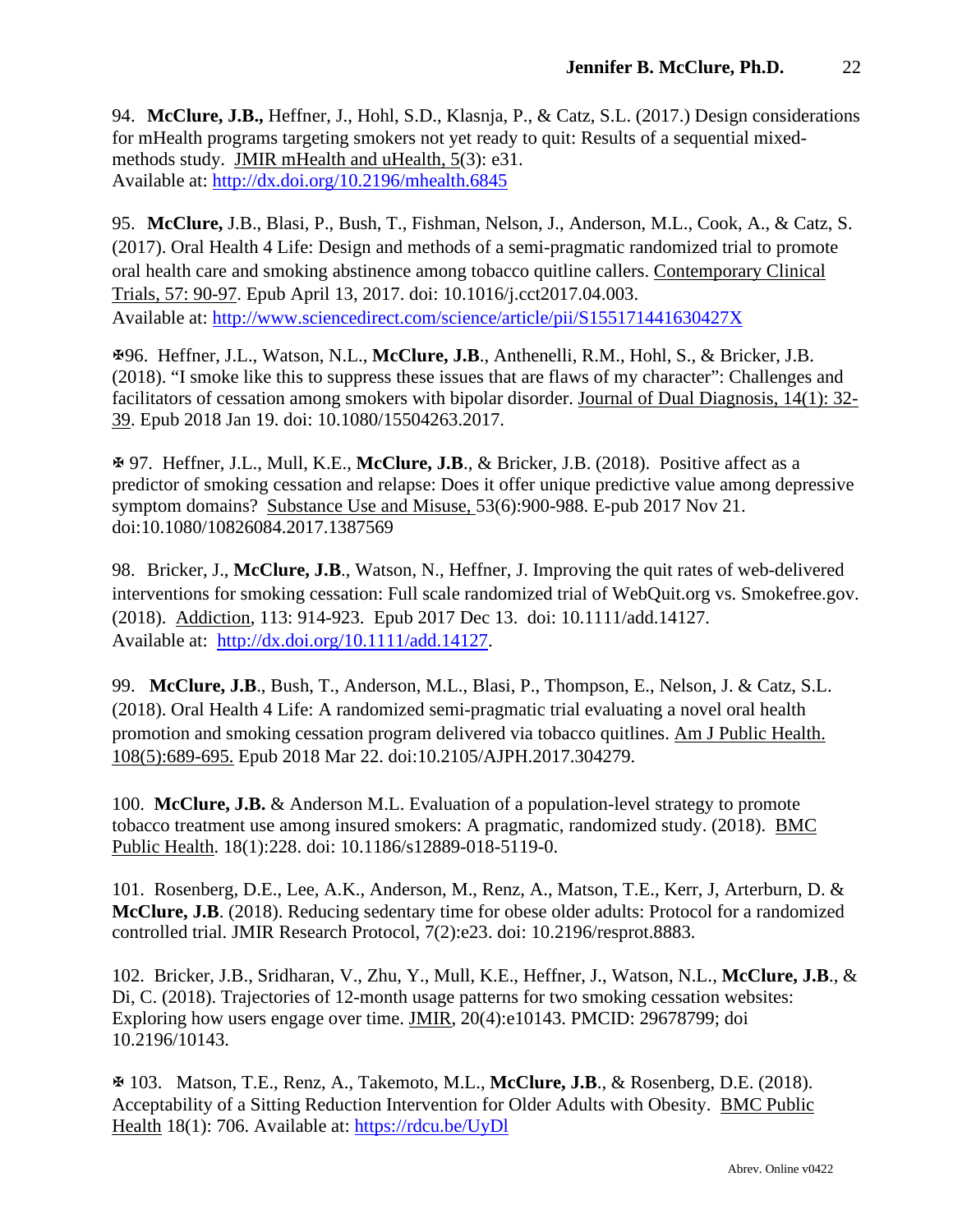104. Watson, N., Mull, K., Heffner, J., **McClure, J.B.,** & Bricker, J.B. (2018). Participant recruitment and retention in remote eHealth intervention trials: Methods and lessons learned from a large RCT of two web-based smoking interventions. Journal of Medical Internet Research, 20(8):e10351. doi:10.2196/10351.

105. Tiffany, B., Blasi, P., Catz, S.L., & **McClure, J.B.** Mobile apps for oral health promotion: content review and heuristic usability analysis. (2018). JMIR mHealth uHealth, 6(9): e11432. doi: 10.2196/11432. Available at: <http://mhealth.jmir.org/2018/9/e11432/>

106. Heffner, J.L., Mull, K.E., Watson, N.L., **McClure, J.B**., Sridharam, V., and Bricker, J.B. (2018). Smokers with bipolar disorder, other affective disorders, and no psychiatric disorders: Comparison of baseline characteristics and success at quitting in a large 12-month behavioral intervention trial. Drug and Alcohol Dependence, 193:35-41. Epub 2018 Oct 10. doi: 10.1016/j.drugalcdep.2018.08.034

107. Blasi, P.R., Krakauer, C., Anderson, M.L., Nelson, J., Bush, T., Catz, S.L., and **McClure, J.B**. (2018). Factors Associated with Future Dental Care Utilization Among Low-Income Smokers Overdue for Dental Visits. BMC Oral Health, 18(1): 183. Doi: 10.1186/s12903-018-0646-8.

108. **McClure, J.B**., Bricker, J., Mull, K., and Heffner, J.L. (2020). Comparative-effectiveness of group-delivered Acceptance and Commitment Therapy vs. Cognitive Behavioral Therapy for smoking cessation: A randomized controlled trial. Nicotine & Tobacco Research, 22(3): 354-362. Epub ahead of print 2018 Dec 24.

109. Green, B.B., Anderson, M.L., Campbell, J., Cook, A.J., Ehrlich, K., Evers, S., Hall, Y.N., Hsu, C., Joseph, D., Klasnja, P., Margolis, K.L., **McClure, J.B**., Munson, S.A., and Thompson, M.J. (2019). Blood pressure checks and diagnosis hypertension (BP-Check): Design and methods of a randomized controlled diagnostic study comparing clinic, Home, kiosk, and 24-hour ambulatory BP monitoring. Contemporary Clinical Trials, 79:1-13. Epub ahead of print 2019 Jan 8.

110. **McClure, J.B**., Anderson, M., Krakauer, C., Blasi, P., Bush, T. Nelson, J., & Catz, S.L. (2019). Impact of a novel oral health promotion program on routine oral hygiene among socioeconomically disadvantaged smokers: Results from a randomized semi-pragmatic trial. Translational Behavioral Medicine. Epub ahead of print 2019 Feb 12.

111. Matson, T.E., Anderson, M.L., Renz, A.D., Greenwood-Hickman, M.A., **McClure, J.B**., & Rosenberg, D. (2019). Changes in self-reported health and psychological outcome in older adults enrolled in sedentary behavior intervention study. American Journal of Health Promotion, 33(7): 1053-1057. Epub ahead of print 2019 April 7.

112. Watson, N.L., Heffner, J.L., Mull, K.E., **McClure, J.B.,** and Bricker, J.B. (2019). Comparing treatment acceptability and 12-month cessation rates in response to web-based smoking interventions among smokers who do and do not screen positive for affective disorders: Secondary analysis. J Med Internet Research, 21(6): e13500. Available at: [https://www.jmir.org/2019/6/e13500/.](https://www.jmir.org/2019/6/e13500/) PMCID: PMC6607777.

113. Heffner, J.L., Mull, K.E., Watson, N.L., **McClure, J.B**., & Bricker, J.B. (2019). Long-term smoking cessation outcomes for sexual minority vs. non-minority smokers in a large randomized,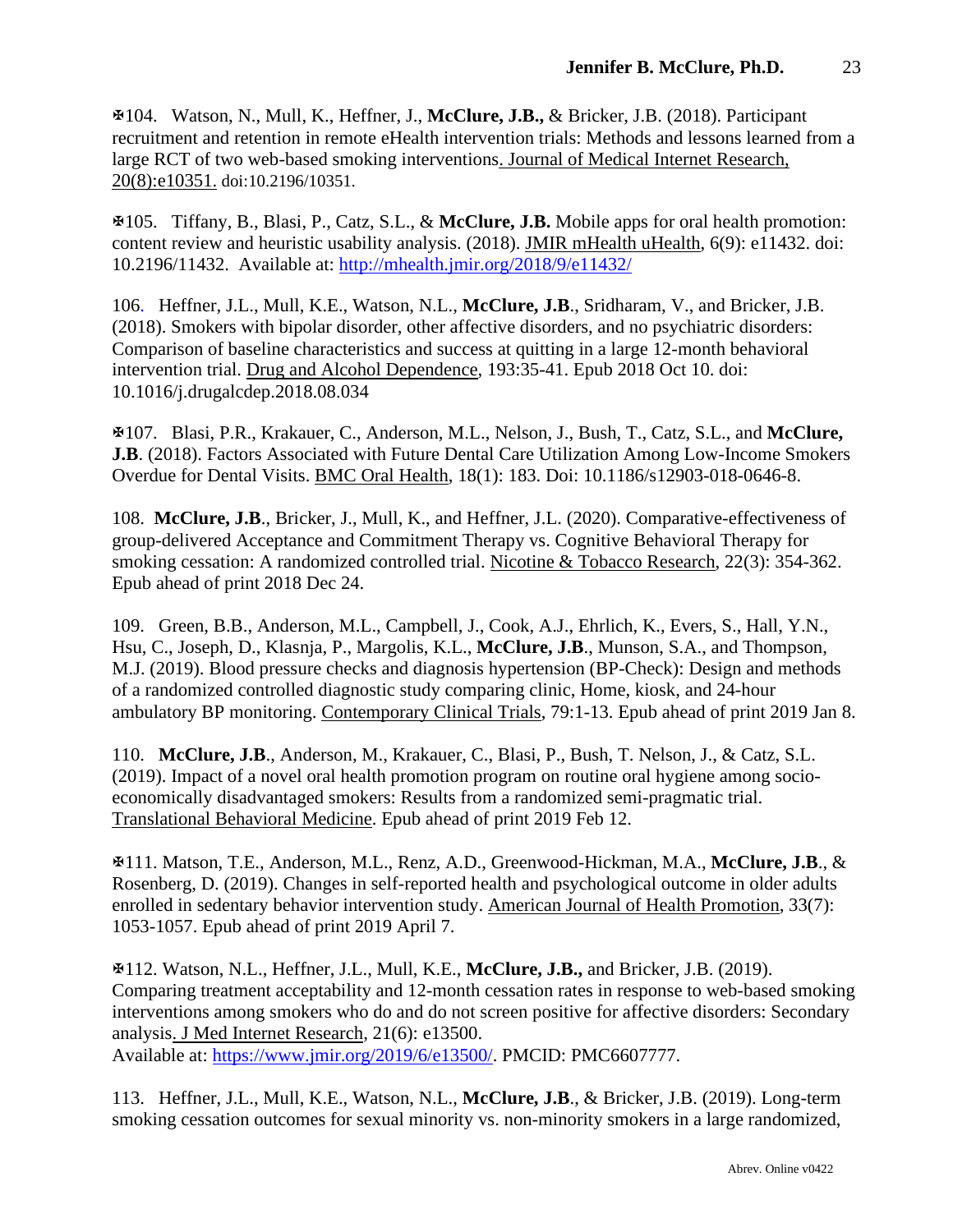controlled trial of two web-based interventions. Nicotine & Tobacco Research. Epub ahead of print 2019 Jul 9.

114. Pocobelli, G, Ziebell, R, Fujii, M, Hutcheson, K.A., Chang, S, **McClure, J.B.** and Chubak, J. (2019). Symptom Burden in Long-Term Survivors of Head and Neck Cancer: Patient-Reported Versus Clinical Data. eGEMs (Generating Evidence & Methods to improve patient outcomes), 7(1): 25, pp. 1–10. DOI: [https://doi.org/10.5334/egems.271.](https://urldefense.proofpoint.com/v2/url?u=https-3A__doi.org_10.5334_egems.271&d=DwMFaQ&c=V-WiB07a9ZG9AUogGPqIYBXfVnjryhYX1W_SjITv1Oo&r=wPiLkdBxyRjV2lg0nZQ4bhzeR4ilwhfN5HmAYtG6_0U&m=PA-5ENOhWnRn_hW3szOpTAq_VnftKItl-WUfuhgfzfM&s=T0mCybNxYVWcnhfEVNfvwVQAWO902RVnKusOU09QkkQ&e=) PMCID: PMC6625536.

115. Grekin, E, Beatty, J.E., McGoron, L., Kugler, K.C., **McClure, J.B**., Pop, D.E., Ondersma, S.J. (2019). Testing the efficacy of motivational strategies, empathic reflections, and lifelike features in a computerized intervention for alcohol use: A factorial trial. Psychology of Addictive Behaviors, 33(6): 511-519. PMCID: PMC6742543.

116. Rosenberg D.E., Anderson M.L., Renz A., Matson T, Lee A.K., Greenwood-Hickman M.A., Arterburn D, Gardiner P.A., Kerr J, **McClure J.B**. (2020). Reducing sitting time in obese older adults: the I-STAND randomized controlled trial. J Aging Phys Act. ePub ahead of print 2020 June. <https://doi.org/10.1123/japa.2019-0470>

117. Ashare, R.L., Bernstein, S.L., Schnoll, R., Gross, R., Catz, S.L., Cioe, P., Crothers, K., Hitsman, B., Marhefka, S.L., **McClure, J.B**., Pacek, L.R., Vidrine, D.J., Vilardaga, R., Kaufman, A., & Edelman, J. (2021). The United States National Cancer Institute's Coordinated Research Effort on Tobacco Use as a Major Cause of Morbidity and Mortality among People with HIV. Nicotine & Tobacco Research, 23 (2): 407-410. Epub ahead of print 2020 Aug 17. doi: 10.1093/ntr/ntaa155

118. Heffner, J., Catz, S.L., Klasnja, P., Tiffany, B., & **McClure, J.B.** (2020). Development of a mobile health intervention with personal experiments for smokers who are ambivalent about quitting: Formative design and testing. JMIR Formative Research, 4(8): e21784. doi:10.2196/21784

119. Watson, N., Heffner, J.L., Mull, K., **McClure, J.B**., & Bricker, J.B. (2020). Which method of assessing depression and anxiety best predicts smoking cessation: Screening instruments or selfreported conditions? Nicotine & Tobacco Research, 22(10): 1860-1866. Epub ahead of print 2020 Jun 2. doi: 10.1093/ntr/ntaa099

120. **McClure, J.B.** & Lapham, G. (In Press). Tobacco quitline engagement and outcomes among primary care patients reporting use of tobacco or dual tobacco and cannabis: An observational study. Substance Abuse. ePub ahead of print 2020 3 Dec. doi: 10.1080/08897077.2020.1846665

121. Schnoll, R., Bernstein, S.L., Kaufman, A., Gross, R., Catz, S., Cioe, P., Hitsman, R., Marhefka, S.L., Pacek, L., Vidrine, D., Vilardaga, R., Edelman, E.J., **McClure, J.B**., Ashare, R., Lockhart, E., & Crothers, K. (2021). COVID-19 challenges confronted by smoking cessation clinical trials for people living with HIV: The experience of grantees of the United States National Cancer Institute. Nicotine and Tobacco Research, 23(9):1629-1632. Epub ahead of print Feb 28, 2021. Doi: 10.1093/ntr/ntab035.

122. Heffner, J.L., Watson, N.L., Dahne, J., Croghan, I., Kelly, M.M., **McClure, J.B**., Bars, M., Thrul, J., & Meier, E. (2021). Recognizing and preventing participant deception in online nicotine and tobacco research studies: Suggested Tactics and a Call to Action. Nicotine and Tobacco Research. <https://doi.org/10.1093/ntr/ntab077>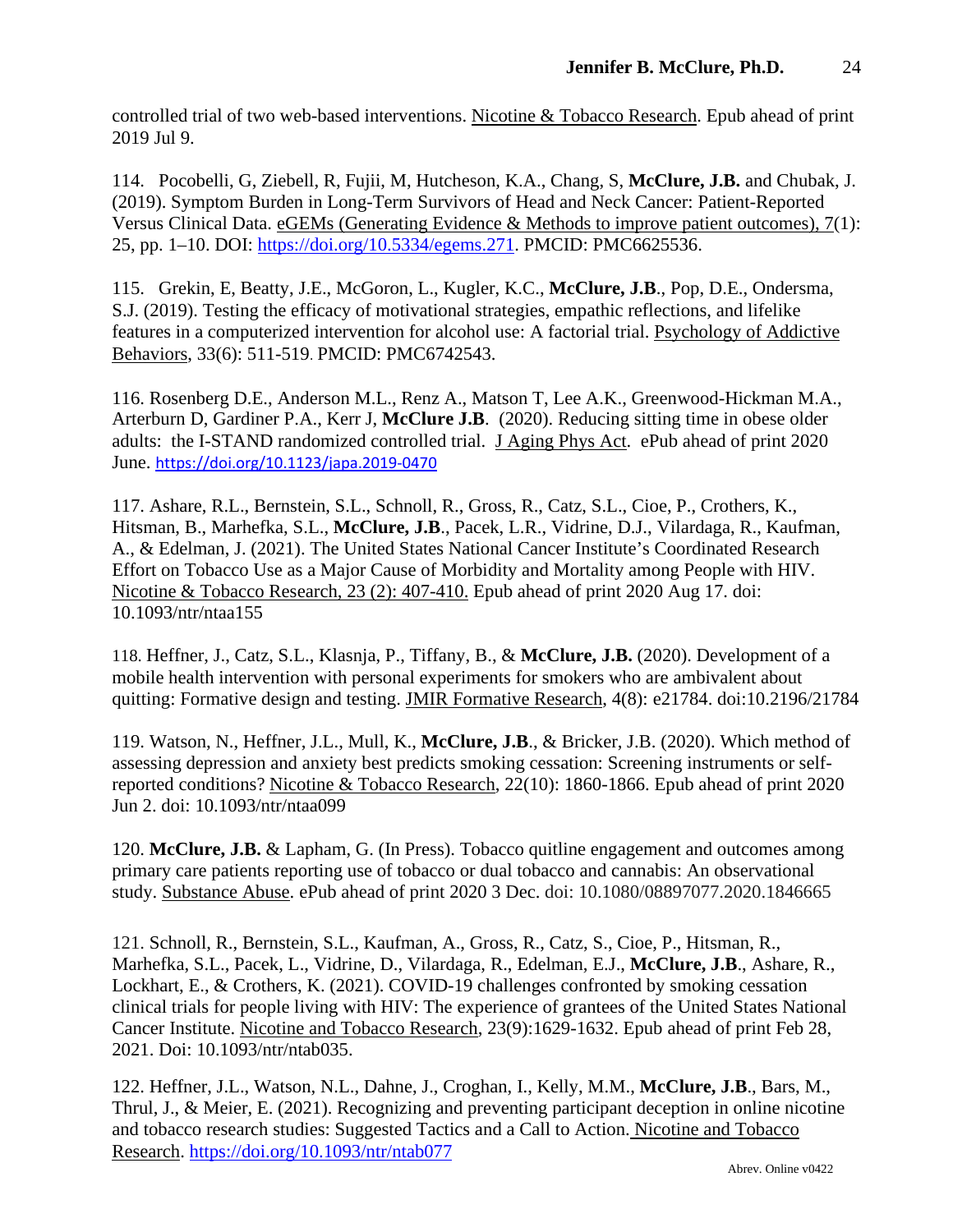123. Greenwood-Hickman, M.A., Dahlquist, J., Cooper, J.B., Holden, E., **McClure, J.B**., Mettert, K.D., Perry, S., Rosenberg, D.E. (2021). "They're going to Zoom it": A qualitative investigation of impacts and coping strategies during the COVID-19 pandemic among older adults." Frontiers in Public Health, 9:679976.

124. **McClure, J.B**., Catz, S.L., Chalal, C., Ciuffetelli, R., Coggeshall, DeFaccio, R.J., Fleehart, S., Heffner, J.L., Thompson, E., Williams, E.C., & Crothers, K. (In press). Design and methods of a randomized trial testing a novel wellness intervention for smokers living with HIV (WISH). Contemporary Clinical Trials. Epub ahead of print 27 Oct, 2021. <https://doi.org/10.1016/j.cct.2021.106486>

125. Rosenberg, D.E., Greenwood-Hickman. M.A., Zhou. J., Cook. A.J., Mettert. K.D., Cooper. J., Arterburn. D., Green. B.B., Walsh-Bailey. C., Kerr. J., Owen. N., Dunstan. D., & **McClure. J.B**. (In press.) Protocol for a Randomized Controlled Trial of Sitting Reduction to Improve Cardiometabolic Health in Older Adults. Contemporary Clinical Trials. Epub ahead of print Oct 16, 2021. Doi: 10.1016/j.cct.2021.106593

126. Green, B.B., Anderson, M.L., Ehrlich, K., Hall, Y.N., Hansell, L., Hsu, C., Joseph, D., Margolis, K.L., **McClure, J.B**., Munson, S.A., Thompson, M.J. (In press). Blood pressure checks for diagnosing hypertension: Health professional's knowledge, perceptions, and practices. Journal of the American Board of Family Medicine.

127. Green, B.B., Anderson, M.L., Cook, A.J., Ehrlich, K.J., Hall, Y.N., Hsu, C., Joseph, D., Klasnja, P., Margolis, K.L., **McClure, J.B**., Munson, S.A., Thompson, M. J. (In press). Clinic, Home, and Kiosk Blood Pressure Measurements for Diagnosing Hypertension: A Randomized Diagnostic Study" Journal of General Internal Medicine.

Mentor on paper led by student, fellow, or other junior trainee.

Full-length Informatics Conference Papers (Peer-reviewed)

128. Kendall, L. Eschler, J., Lozano, P., **McClure, J.B**., Vizer, L.M., Ralston, J.D., & Pratt, W. (2014). Engineering for reliability in at-home chronic disease management. AMIA Annual Symposium Proceedings, 777-86. eCollection 2014. PMID: 25954384.

129. Eschler, J., Kendall, J., O'Leary, Vizer, L., Lozano, P., **McClure, J.B**., Pratt, W., & Ralston, J. (2015). Shared calendars for home health management. Proceedings of the 18th ACM Conference on Computer-Supported Cooperative Work and Social Computing (CSCW), 1277- 1288. doi:10.1145/2675133/2675168. PMID 28758163.

130. Eschler, J., Liu, L.S., Vizer, L.M, **McClure, J.B**., Lozano, P., Pratt, W. & Ralston, J. (2015). Designing asynchronous communication tools for optimization of patient-clinician coordination. AMIA Annual Symposium Proceedings, 543-52. eCollection 2015. PMID 26958188.

131. Eschler, J., Meas, P.L., Lozano, P., **McClure, J.B**., Ralston, J.D., and Pratt, W. (2016). Integrating the patient portal into the health management work ecosystem: user acceptance of a novel prototype. AMIA Annual Symposium Proceedings, 541-550. eCollection 2016. PMID: 28269850.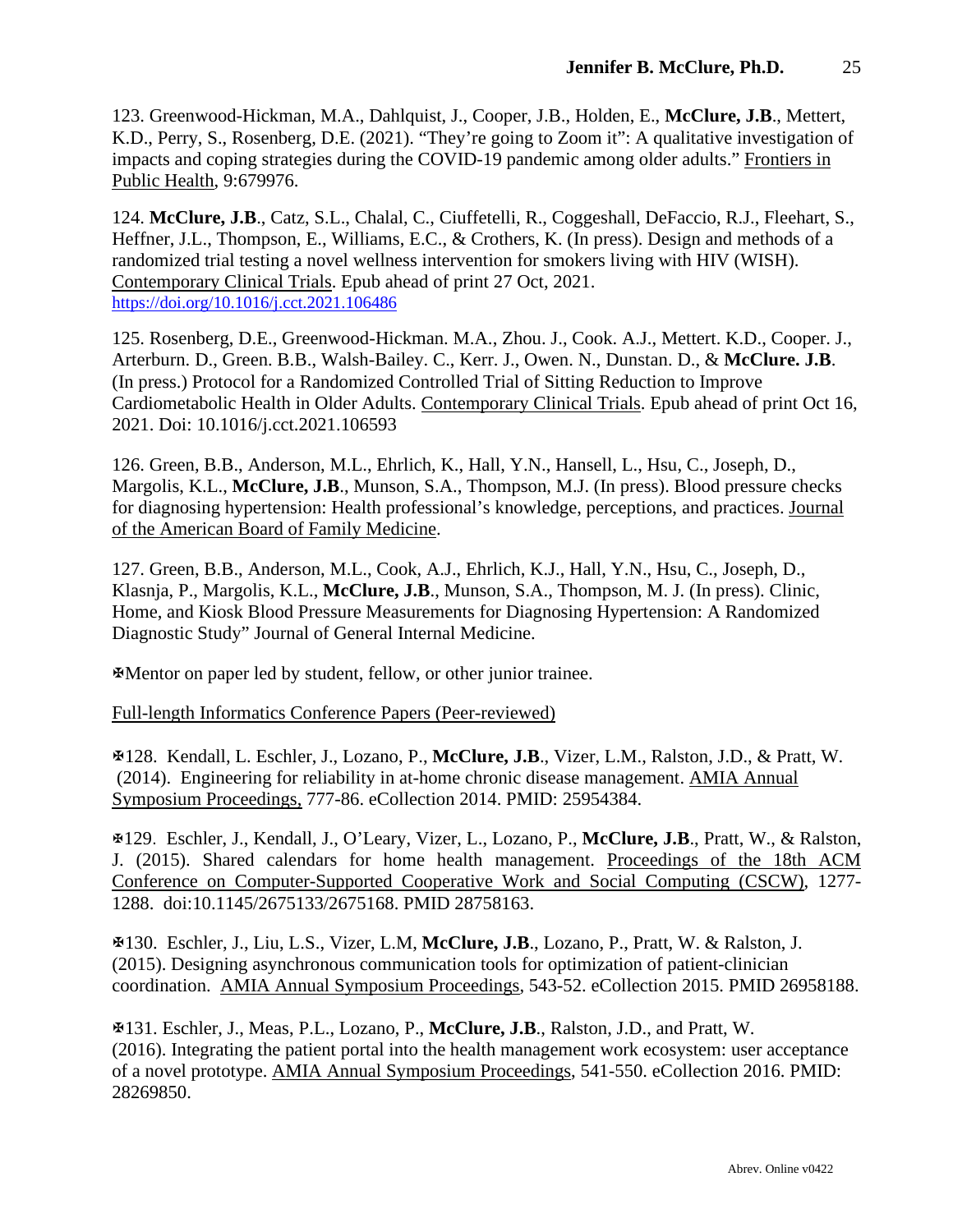132. O'Leary, K.O., Liu, L., **McClure, J.B**., Ralston, J. & Pratt, W. (2016). Persuasive reminders for health self-management. AMIA Annual Symposium Proceedings, 994-1003. eCollection 2016. PMID: 28269896.

Student lead author

Research Letters (Peer-reviewed)

133. **McClure, J.B.,** Richards, J., Westbrook, E., Pabiniak, C., & Ludman, E.J. (2007). Use of a commercial mailing list to recruit smokers: A cautionary tale. American Journal of Preventive Medicine, 33(5), 436-437.

134. **McClure, J.B.** (2013). Leveraging the US tobacco quitline infrastructure to promote oral health: Feedback from key stakeholders. Preventive Medicine, 60: 134-5. Epub 28 Dec 2013. doi: 10.1016/j.ypmed.2013.12.025 PMCID: PMC4103174

### Other Publications and Commentaries

135. **McClure, J.B**. & Catz, S.L. (Spring, 2014). Do smartphones = smart treatment for nicotine dependence? The Addictions Newsletter: The American Psychological Association, Division 50, 21(1), 14-16.

136. Heffner, J. & **McClure, J.B.** (2022). Biochemical verification of abstinence in remotelyconducted smoking cessation trials should not be a universal design requirement for rigor: Commentary on Graham et al. Addiction, 117(4): 1047-1048. Epub 26 Jan 2022. Available at: <https://doi.org/10.1111/add.15803>

### Book Chapters

1. **McClure, J. B.**, Curry, S.J., & Wetter, D.W. (2000). Cessation from Tobacco Use. In G.S. Colditz & D. Hunter (Eds.), Cancer Prevention: The Causes and Prevention of Cancer, Vol.1, (193- 204)*.* Dordrecht, Netherlands: Kluwer Academic Publishers.

2. Curry, S.J., Wetter, D.W., Grothaus, L.C., **McClure, J.B.**, Taplin, S.H. (2008). Designing and Evaluating Individual-Level Interventions for Cancer Prevention and Control. In S.M. Miller, D.J. Bowen, R.T. Croyle, J. Rowland (Eds.), Handbook of Behavioral Science and Cancer. Washington DC: American Psychological Association.

3. David, S., **McClure, J.B**., & Swan, G. (2013). Nicotine Dependence. In A. Nezu, C. Nezu, P.A. Geller, & I. Weiner (Eds.), Handbook of Psychology, Health Psychology, Vol. 9 (149-181). Hoboken, New Jersey: John Wiley & Sons.

### Online Blogs

1. **McClure, J.B**. From Mad Men to smartphone apps: 50 years of tobacco control. Group Health Research News: November 6, 2014. Available at: [http://www.grouphealthresearch.org/news-and-events/recent-news/news-2014/mad-men](http://www.grouphealthresearch.org/news-and-events/recent-news/news-2014/mad-men-smartphone-apps-50-years-tobacco-control/)[smartphone-apps-50-years-tobacco-control/](http://www.grouphealthresearch.org/news-and-events/recent-news/news-2014/mad-men-smartphone-apps-50-years-tobacco-control/)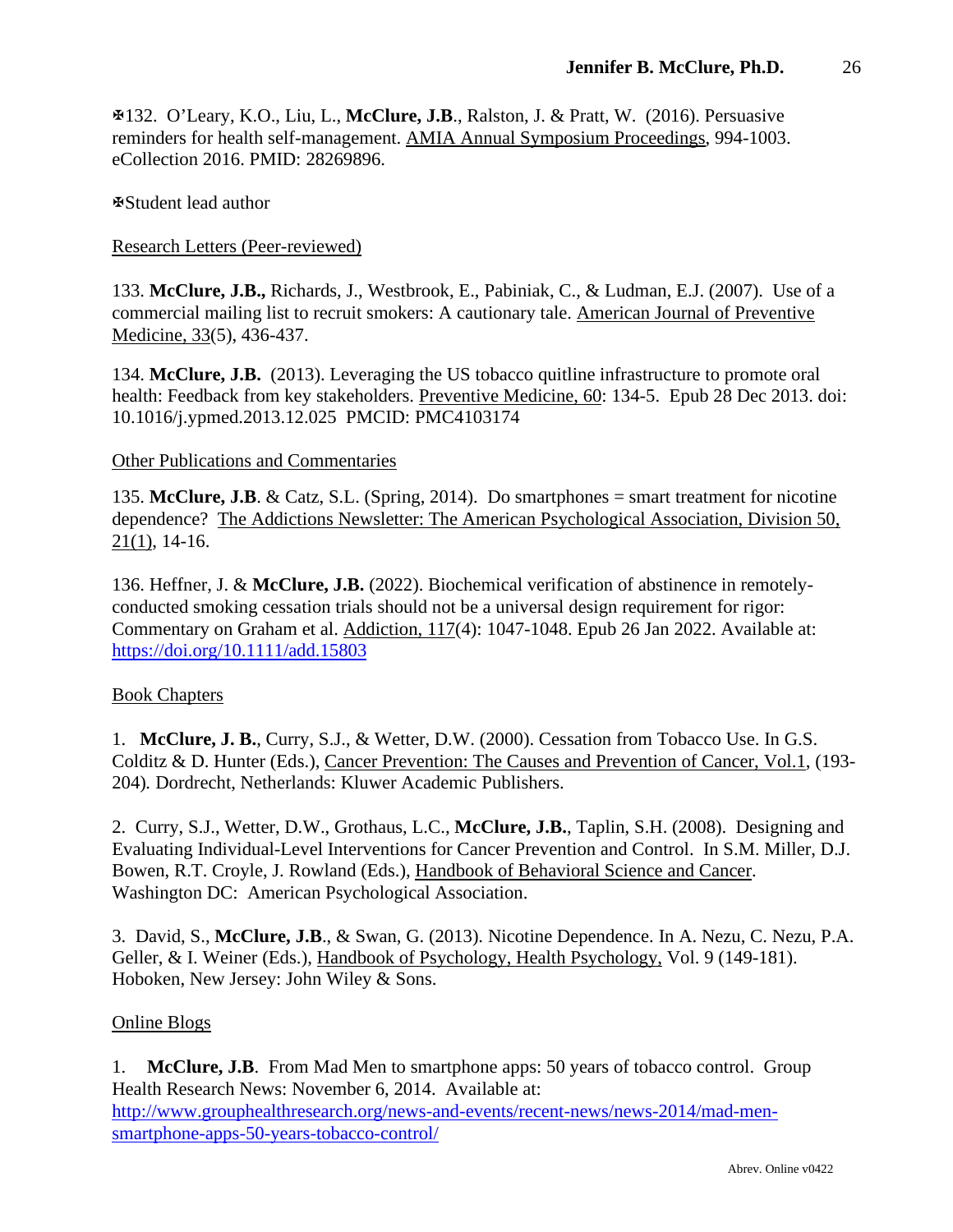1. **McClure, J.B.** Science doesn't have to be sexy to save lives. Group Health Research News: January 8, 2015. Available at: [https://www.grouphealthresearch.org/news-and-events/recent](https://www.grouphealthresearch.org/news-and-events/recent-news/news-2015/science-doesnt-have-be-sexy-save-lives/)[news/news-2015/science-doesnt-have-be-sexy-save-lives/](https://www.grouphealthresearch.org/news-and-events/recent-news/news-2015/science-doesnt-have-be-sexy-save-lives/)

2. **McClure, J.B.** Does your child vape? Should you care? Group Health Research News: April 17, 2015. Available at: [https://www.grouphealthresearch.org/news-and-events/blog/2015/04/your](https://www.grouphealthresearch.org/news-and-events/blog/2015/04/your-child-vaper-should-you-care/)[child-vaper-should-you-care/](https://www.grouphealthresearch.org/news-and-events/blog/2015/04/your-child-vaper-should-you-care/)

3. **McClure, J.B**. November  $19<sup>th</sup>$ : A great day to celebrate life by going smoke-free. Group Health Research News: November 12, 2015. Available at: [https://www.grouphealthresearch.org/news-and-events/blog/2015/nov-2015/november-19-great](https://www.grouphealthresearch.org/news-and-events/blog/2015/nov-2015/november-19-great-day-celebrate-life-going-smoke-free/)[day-celebrate-life-going-smoke-free/](https://www.grouphealthresearch.org/news-and-events/blog/2015/nov-2015/november-19-great-day-celebrate-life-going-smoke-free/)

4. **McClure, J.B**. Do mast cells hold the key to chronic and unexplained disease? Group Health Research News: June 2, 2016. Available at: [https://www.grouphealthresearch.org/news-and](https://www.grouphealthresearch.org/news-and-events/blog/2016/june/do-mast-cells-hold-key-chronic-and-unexplained-disease/)[events/blog/2016/june/do-mast-cells-hold-key-chronic-and-unexplained-disease/](https://www.grouphealthresearch.org/news-and-events/blog/2016/june/do-mast-cells-hold-key-chronic-and-unexplained-disease/)

5. **McClure, J.B.** Can a focus on better oral health help smokers quit tobacco? Kaiser Permanente Washington Health Research Institute's Healthy Findings Blog. April 2, 2018. Available at: [https://medium.com/@KPWaResearch/can-a-focus-on-better-oral-health-help-smokers-quit](https://medium.com/@KPWaResearch/can-a-focus-on-better-oral-health-help-smokers-quit-tobacco-6a4c1f117f7c)[tobacco-6a4c1f117f7c](https://medium.com/@KPWaResearch/can-a-focus-on-better-oral-health-help-smokers-quit-tobacco-6a4c1f117f7c)

6. **McClure, J.B.** Has precision medicine's time arrived? Kaiser Permanente Washington Health Research Institute's Healthy Findings Blog. May 31, 2018. Available at: <https://medium.com/@KPWaResearch/has-precision-medicines-time-arrived-7dc7aec675bb>

7. **McClure, J.B.** Combustible tobacco: Still public health enemy #1. June 21, 2018. Available at: [https://medium.com/@KPWaResearch/combustible-tobacco-still-public-health-enemy-1](https://medium.com/@KPWaResearch/combustible-tobacco-still-public-health-enemy-1-ce202e42b94) [ce202e42b94](https://medium.com/@KPWaResearch/combustible-tobacco-still-public-health-enemy-1-ce202e42b94)

8. **McClure, J.B**. Can being accepting and mindful help you stop smoking? Kaiser Permanente Washington Health Research Institute's Healthy Findings Blog. February 4, 2019. Available at: [https://medium.com/@KPWaResearch/can-being-mindful-and-accepting-help-you-stop-smoking-](https://medium.com/@KPWaResearch/can-being-mindful-and-accepting-help-you-stop-smoking-345108f0f9e3)[345108f0f9e3](https://medium.com/@KPWaResearch/can-being-mindful-and-accepting-help-you-stop-smoking-345108f0f9e3)

9. **McClure, J.B.** Oral Health 4 Life: A decade of research to improve smokers' health and dental health care. June 25, 2019. Available at: [https://www.kpwashingtonresearch.org/news-and](https://www.kpwashingtonresearch.org/news-and-events/blog/2019/june-2019-1/oral-health-4-life-decade-research-improve-smokers-health-and-dental-health-care)[events/blog/2019/june-2019-1/oral-health-4-life-decade-research-improve-smokers-health-and](https://www.kpwashingtonresearch.org/news-and-events/blog/2019/june-2019-1/oral-health-4-life-decade-research-improve-smokers-health-and-dental-health-care)[dental-health-care](https://www.kpwashingtonresearch.org/news-and-events/blog/2019/june-2019-1/oral-health-4-life-decade-research-improve-smokers-health-and-dental-health-care)

10. **McClure, J.B.** Nature contact: A prescription for better health and well-being. Kaiser Permanente Washington Health Research Institute's Research News. July 11, 2019. Available at: [https://www.kpwashingtonresearch.org/news-and-events/blog/2019/june-2019/nature-contact](https://www.kpwashingtonresearch.org/news-and-events/blog/2019/june-2019/nature-contact-prescription-health-and-well-being)[prescription-health-and-well-being](https://www.kpwashingtonresearch.org/news-and-events/blog/2019/june-2019/nature-contact-prescription-health-and-well-being)

11. **McClure, J.B.** Vaping: Friend or foe? Kaiser Permanente Washington Health Research Institute's Research News. November 11, 2019. Available at: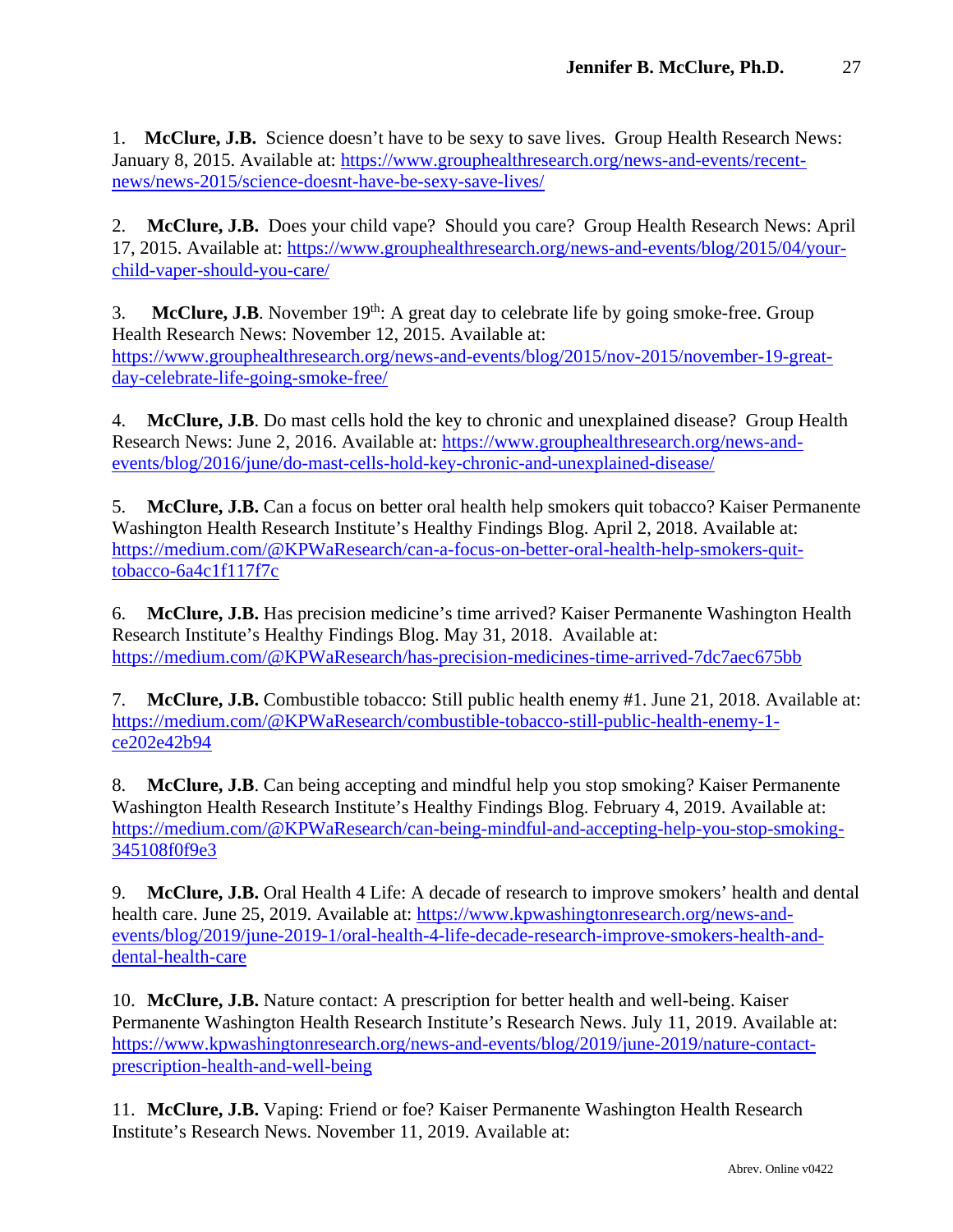[https://www.kpwashingtonresearch.org/news-and-events/blog/2019/october-2019-1/vaping-friend](https://www.kpwashingtonresearch.org/news-and-events/blog/2019/october-2019-1/vaping-friend-or-foe)[or-foe](https://www.kpwashingtonresearch.org/news-and-events/blog/2019/october-2019-1/vaping-friend-or-foe)

12. **McClure, J.B**. Surviving an FFP: COVID 19. Kaiser Permanente Washington Health Research Institute's Research News. April 3, 2020. Available at <https://www.kpwashingtonresearch.org/news-and-events/blog/2020/surviving-ffp-covid-19>

13. **McClure, J.B**. COVID-19 pandemic: A great reason to quit smoking. November 16, 2020. Available at [https://www.kpwashingtonresearch.org/news-and-events/blog/2020/covid-19](https://www.kpwashingtonresearch.org/news-and-events/blog/2020/covid-19-pandemic-great-reason-quit-smoking) [pandemic-great-reason-quit-smoking.](https://www.kpwashingtonresearch.org/news-and-events/blog/2020/covid-19-pandemic-great-reason-quit-smoking)

# **Selected Scientific and Invited Presentations (Last 5 Years):**

133. Pocobelli, G., Ziebell, R., Fuji, M., **McClure, J.B**., Chubak, J. (January, 2017). Symptom burden in long-term head and neck cancer survivors. Poster presented at the 2017 ASCO Cancer Survivorship Symposium, San Diego, CA.

134. Catz, S.L., Anderson, M., Bradley, K., An, L. & **McClure, J.B**. (March, 2017). Can "Smarter" mHealth Programs Improve Engagement, Adherence, and Smoking Cessation Outcomes? Paper presented at the Annual Meeting of the Society for Behavioral Medicine, San Diego.

135. **McClure, J.B**., Anderson, M., Bradley, K., An, L. & Catz, S.L. Design Considerations for mHealth Tools for Smokers Not Ready to Quit. (March, 2017). Poster presented at the Annual Meeting of the Society for Behavioral Medicine, San Diego.

136. Rosenberg, D.E., Matson, T., Renz, A. & **McClure, J.B**. Acceptability of a technologyenhanced reduction intervention for older adults. (June, 2017). Poster presented at the 2017 Annual Meeting of the International Society of Behavioral Nutrition and Physical Activity, Victoria, Canada.

137. Green, B.G., Anderson, M.L., Campbell, J., Cook, A.J., Ehrlich, K., Evers, S., Hall, Y., Hsu, C., Joseph, D., Klasnja, P., Margolis, K.L., **McClure, J.B.,** Munson, S.A., Thompson, M. (September, 2017). Blood pressure checks and diagnosis hypertension (BP-CHECK): A stakeholder informed randomized controlled diagnostic study comparing clinic, home, kiosk and 24-hour ambulatory BP monitoring. Poster presented at the American Society of Hypertension, San Francisco.

138. **McClure, J.B**., Bush, T., Anderson, M., Blasi, P. Thompson, E., Nelson, J., & Catz, S.L. Oral Health 4 Life: A Randomized Semi-Pragmatic Trial Conducted with State Tobacco Quitlines. (April, 2018). Paper presented at the 2018 Annual Meeting of the Society for Behavioral Medicine, New Orleans, LA.

139. Blasi, P., Tiffany, B., Zokaie, T., Catz, S.L., & **McClure, J.B.** (April, 2018). Environmental Scan & Review of Oral Health Promotion Apps: Opportunities for Future Intervention Development. Poster presented at the 2018 Annual Meeting of the Society for Behavioral Medicine, New Orleans, LA.

140. Blasi, P., Anderson, M., Thompson, E., Nelson, J., Bush, T., Catz, S.L. & **McClure, J.B**. (April, 2018). Oral Health Needs and Barriers to Dental Care Among Smokers Calling State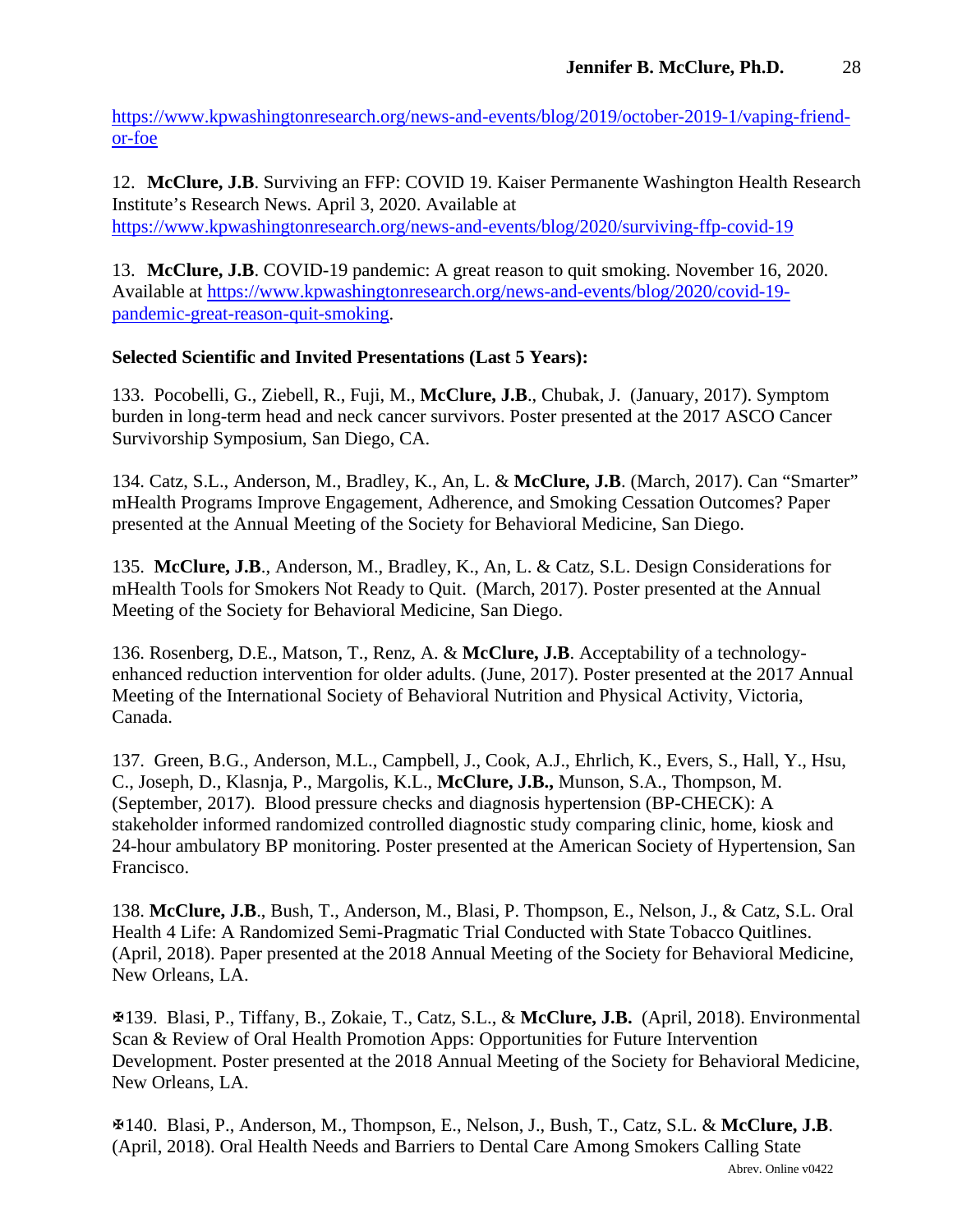Tobacco Quitlines. Poster presented at the 2018 Annual Meeting of the Society of Behavioral Medicine, New Orleans, LA.

141. Rosenberg, D.E., Anderson, M.E., Renz, A., Kerr, J., Arterburn, D. and **McClure, J.B.** (April, 2018). How does a sitting reduction intervention alter sedentary, standing, and active time in older adults with obesity? Paper presented at the 2018 Annual Meeting of the Society of Behavioral Medicine, New Orleans, LA.

142. Watson, N., Mull, K., Heffner, J., **McClure, J.B**., & Bricker, J. (April, 2018). 12 Month Smoking Cessation Outcomes for Smokers with Mental Health Symptoms: Results from a Large Web-Based Randomized Trial. Poster presented at the 2018 Annual Meeting of the Society of Behavioral Medicine, New Orleans, LA.

143. Heffner, J., Mull, K., Watson, N., **McClure, J.B**., Sridharan, V., Bricker, J. (February, 2018). Treatment-seeking smokers with bipolar disorder versus no mental health condition: Comparison of baseline characteristics and 12-month outcomes for web-based interventions. Poster presented at the 2018 annual meeting of the Society for Research on Nicotine & Tobacco, Baltimore, MD.

144. Watson, N., Heffner, J., Mull, K., **McClure, J.B**., Bricker, J. (February, 2018). Expectations of Depression and Anxiety Interfering with Smoking Cessation: Impact on 12-Month Outcomes in a Web-Based Smoking Interventions. Poster presented at the 2018 annual meeting of the Society for Research on Nicotine & Tobacco, Baltimore, MD.

145. Bricker, J., Mull, K., **McClure, J.B**., Watson, N., Heffner, J. (February, 2018). Improving quit rates of web-delivered interventions for smoking cessation: Long term results from a full scale randomized trial, Baltimore, MD.

146. Watson, N., Heffner, J., Mull, K., **McClure, J.B**., Bricker, J. (February, 2018). Recruitment and Data Retention Methods from a Randomized Trial for Web-based Smoking Cessation Interventions: Outcomes and Implications. Poster presented at the 2018 annual meeting of the Society for Research on Nicotine & Tobacco, Baltimore, MD.

147. Green, B.B., Anderson, M., Campbell, J., Cook, A., Ehrlich, K., Evers, S., Hall, Y., Hsu, C., Joseph, D., Klasnja, P., Margolis, K., **McClure, J.B**., Munson, S., Thompson, M. (April, 2018). Blood Pressure Checks and Diagnosing Hypertension (BP-CHECK): A Stakeholder Informed Randomized Controlled Diagnostic Study Comparing Clinic, Home, Kiosk, and 24-Hour Ambulatory BP Monitoring. Poster presented at the annual meeting of the Health Care Systems Research Network, Minneapolis, MN.

148. Rosenberg DE, Anderson M, Renz A, Matson T, Lee AK, **McClure J**, Kerr J, Arterburn D. (November, 2018). Changes in sitting patterns following a randomized controlled trial to reduce sedentary time in older adults with obesity. Poster presented at the Gerontological Society of America, annual meeting, Boston, MA.

149. Rosenberg DE, Matson TE, Anderson ML, Renz AD, Kerr J, Arterburn D, **McClure J**. (October, 2018). The impact of a sitting reduction intervention on cardiometabolic health in obese older adults. Poster presented at the International Society for Physical Activity and Health meeting, London, UK.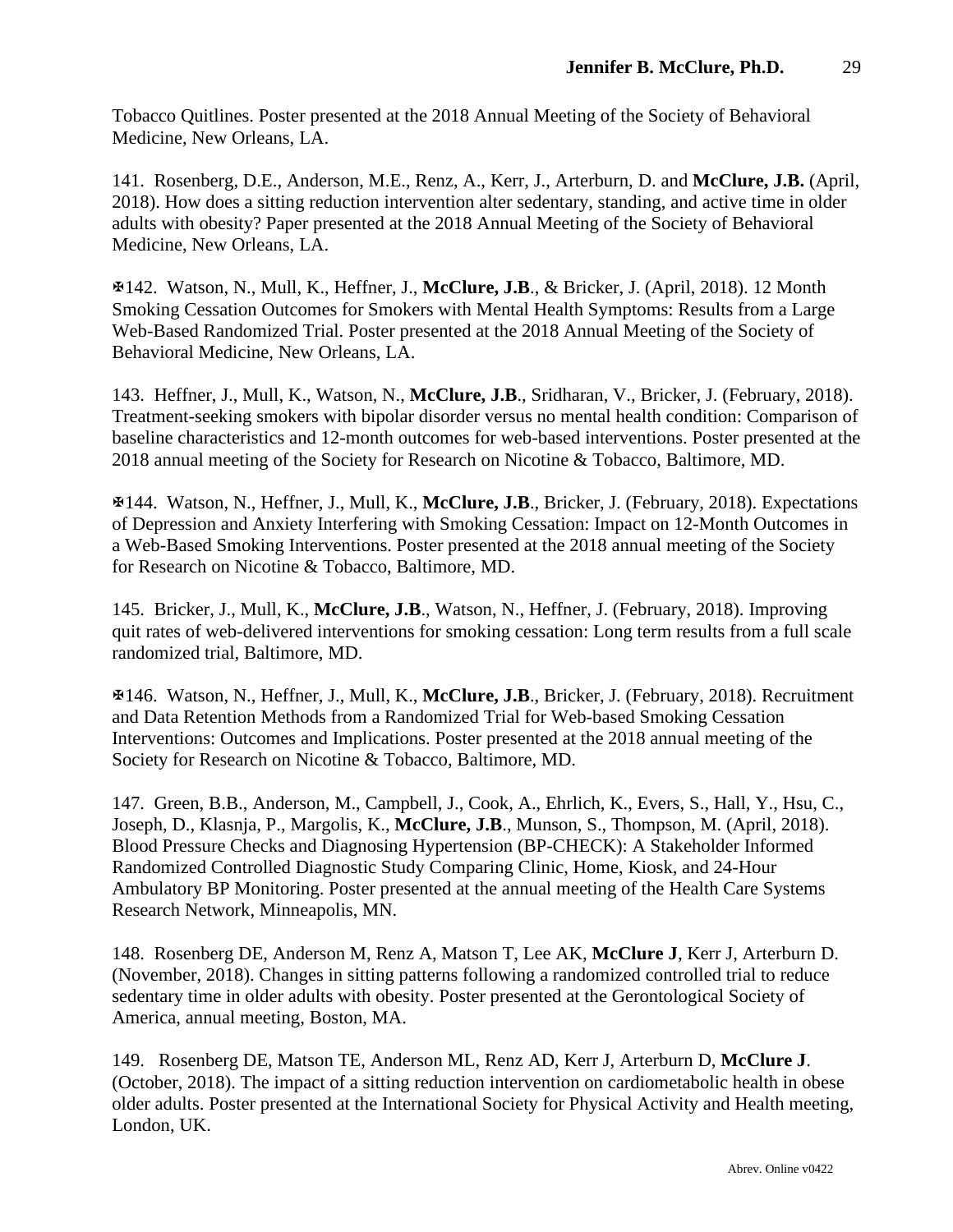150. **McClure, JB**, Bush, T, Blasi, PR, Anderson, M, Krakauer, C, Nelson, J, and Catz, SL. (March, 2019). Impact of a Novel Oral Health Intervention on Routine Oral Hygiene among Tobacco Quitline Callers: A Semi-Pragmatic RCT. Paper presented at the 40<sup>th</sup> Annual Meeting and Scientific Sessions of the Society of Behavioral Medicine, Washington, D.C..

151. Green, B, Anderson, ML, Cook, AJ, Ehrlich, KJ, Hall, YN, Klasnja, P, Margolis, KL, **McClure, JB**, & Thompson, M. (April, 2019). Blood Pressure Checks and Diagnosing Hypertension (BP-Check): A Randomized Controlled Diagnostic Study Comparing Clinic, Home, Kiosk to 24-hour Ambulatory BP Monitoring: Comparative Accuracy Primary Outcome Results. Paper presented at the Health Care Systems Research Network Annual Meeting.

152. Watson, N.L., Heffner, J.L., Catz, S.L., & **McClure, J.B**. (February, 2019). mHealth cessation apps: Comparing preferences of depressed and non-depressed smokers contemplating quitting. Poster presented at the annual meeting of the Society for Research on Nicotine and Tobacco, San Francisco, CA.

153. Watson, N.L., Heffner, J.L., **McClure, J.B**., & Bricker, J.B. (February, 2019). "You can escape the crowd by going to have a cigarette": A qualitative exploration of smoking to cope with social anxiety. Poster presented at the annual meeting of the Society for Research on Nicotine and Tobacco, San Francisco, CA.

154. Watson, N., Heffner, J.L., Mull, K., **McClure, J.B**., \* Bricker, J. (March, 2020). The importance of interference beliefs: Why do smokers who believe their anxiety and depression will interfere with their ability to quit have poor cessation outcomes? Poster presented at the annual meeting of the Society for Research on Nicotine and Tobacco, New Orleans, LA.

156. Green, B.B., Anderson M.L., Cook, A.J., Ehrlich, K., Hall, Y.N., Hsu, C., Joseph, D., Margolis, K.L., **McClure, J.B**., Munson, S.A., & Thompson, M. Automated Office BP (AOPB) - Impact of Attendance and Time on Blood Pressure (BP) and Hypertension Diagnosis: A Randomized Trial. Paper presented at the American Heart Association (AHA) Scientific Sessions 2020: A Virtual Experience. November 13-17, 2020.

157. Green, B.B., Anderson M.L., Cook, A.J., Ehrlich, K., Hall, Y.N., Hansen, L., Hsu, C., Joseph, D., Margolis, K.L., **McClure, J.B.,** Munson, S.A., & Thompson, M. Blood Pressure Checks for Diagnosing Hypertension: Provider Knowledge, Beliefs, and Practices. Poster presented at the American Heart Association (AHA) Scientific Sessions 2020: A Virtual Experience. November 13- 17, 2020.

158. **McClure, J.B**., Heffner, J.L., Tiffany, B., Klasnja, P., & Catz, S. Development of a mHealth app for ambivalent smokers: Formative UX Design and evaluation. Poster presented virtually at the annual meeting of the Society for Research on Nicotine and Tobacco, February 24th-27th.

159. Greenwood-Hickman, M.A., Cooper, J., **McClure, J.B.,** Holden, E., Mettert, K., Perry, S., Dahlquist, J., & Rosenberg, D. "They're going to Zoom it": A qualitative evaluation of Seattle-area older adults' social connection strategies during COVID-19. Poster presented as part of the American Public Health Association's Annual Meeting and Expo, October 24<sup>th</sup>-27<sup>th</sup>, Denver and online.

Student, fellow, or other junior trainee lead presenter.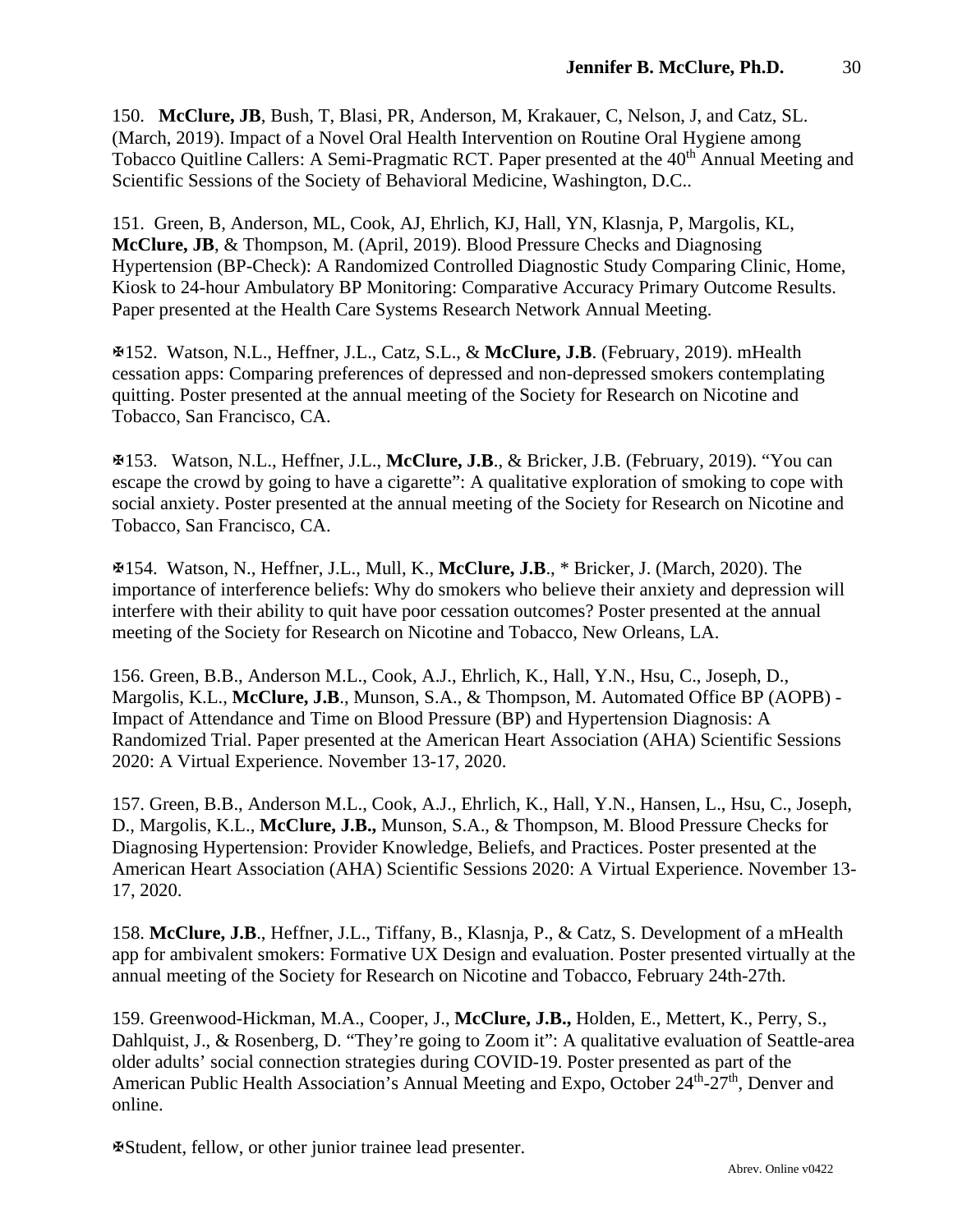#### **Other Invited Presentations:**

*Invited Session Co-Chair*, Varenicline for Nicotine Dependence paper symposium, 2010 Annual Meeting of the Society for Research on Nicotine & Tobacco; Baltimore, MD; 2/10.

*Discussant,* Mindfulness and Smoking Cessation paper symposium. 2012 Annual Meeting of the Society for Research on Nicotine & Tobacco; Houston, TX; 3/2012.

*Discussant*, Improving Treatment Adherence. 2012 Annual Meeting of the Society for Research on Nicotine & Tobacco; Houston, TX; 3/2012.

*Discussant*, Addressing a Growing Health Disparity: New Treatments for Smokers with Psychiatric Symptoms. Symposium presented at the 2015 Annual Meeting of the Society for Research on Nicotine and Tobacco; Philadelphia, PA; 2/2015.

*Discussant*, Implementing Precision Medicine in Smoking Cessation: Patients, Providers, Policy and More. Preconference workshop presented at the 2019 Annual Meeting of the Society for Research on Nicotine and Tobacco; San Francisco, CA; 2/2019.

#### **Teaching:**

#### Lectures

*Lecturer*, Tobacco Cessation, Professional Education for Prevention and Early Detection (PEPED) Solid Tumor Cancer Care Course, University of Texas, M.D. Anderson Cancer Center, Houston, Texas.

*Guest Lecturer*, Smoking Cessation: Practical Applications and Clinical Approaches**,**  Nurse Oncology Education Program, Conference on Male Health Issues: Awareness and Prevention of Tobacco Use, Prostate and Testicular Cancer, American Cancer Society, Houston, Texas, 4/97.

*Guest lecturer*, Smoking Cessation**,** Professional Education for Prevention and Early Detection's Cancer Care Conference on Head, Neck, and Prostate Cancer, University of Texas, M.D. Anderson Cancer Center, 10/97.

*Guest Lecturer*, Helping Your Patients Stop Smoking, Cancer Prevention and Research Institute of Texas' Dental Oncology Education Program, Conference on Nutrition, Oral Cancer, & Tobacco, Wharton Community College, 3/98.

*Guest lecturer*, Tobacco Cessation*,* Cancer Prevention and Research Institute of Texas' Dental Oncology Education Program, Conference on Nutrition, Oral Cancer, & Tobacco, Grayson Community College, 10/98.

*Guest Lecturer*, HSERV 581: Health Behavior and Preventive Medicine: Theoretical Perspectives; Department of Health Services, School of Public Health and Community Medicine, University of Washington.